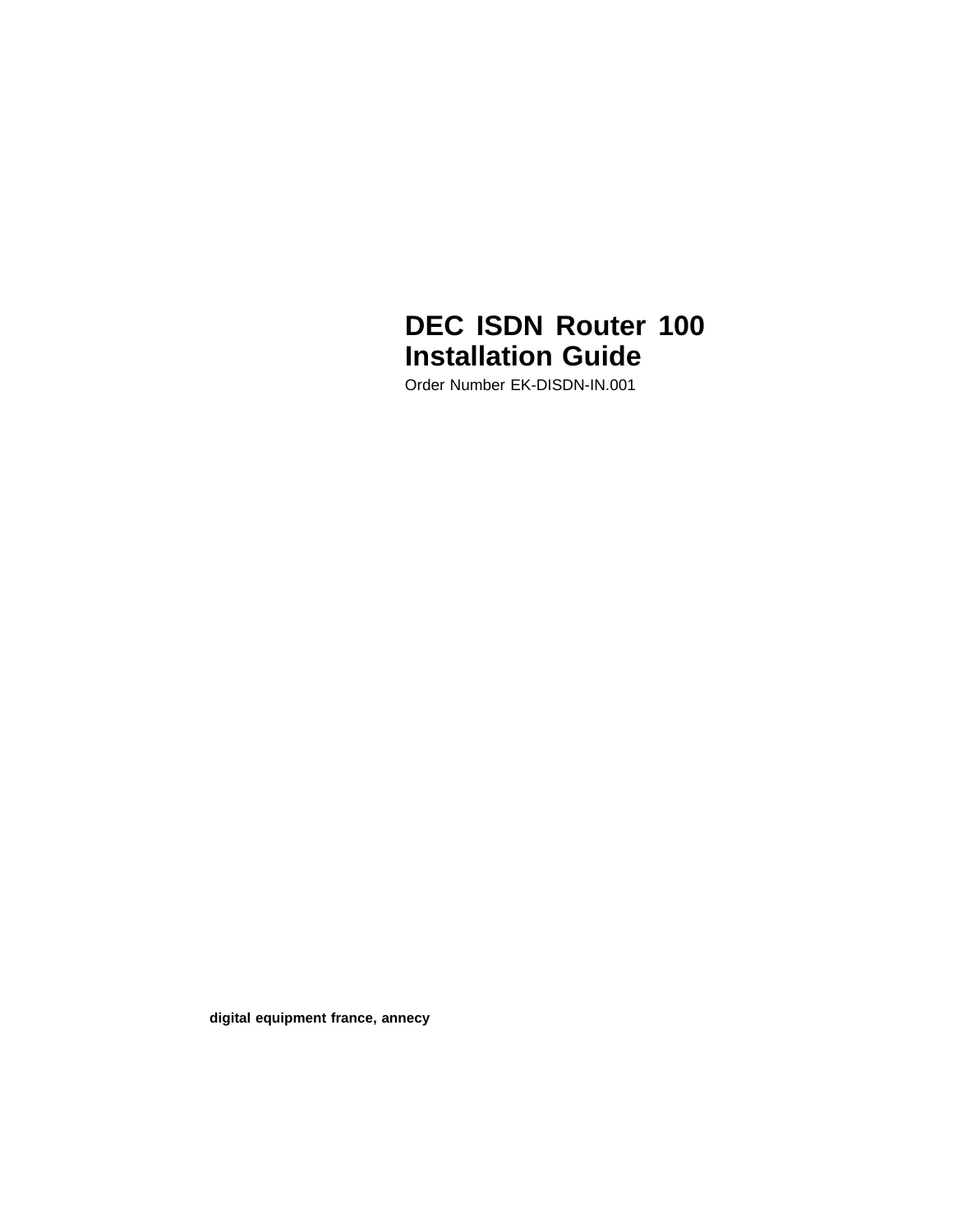#### **First Edition, 18 May 1990**

The information in this document is subject to change without notice and should not be construed as a commitment by Digital Equipment Corporation. Digital Equipment Corporation assumes no responsibility for any errors that may appear in this document.

The software described in this document is furnished under a license and may be used or copied only in accordance with the terms of such license.

No responsibility is assumed for the use or reliability of software on equipment that is not supplied by Digital Equipment Corporation or its affiliated companies.

Restricted Rights: Use, duplication, or disclosure by the U.S. Government is subject to restrictions as set forth in subparagraph (c)(1)(ii) of the Rights in Technical Data and Computer Software clause at DFARS 252.227-7013.

Copyright ©1990 by Digital Equipment France

All Rights Reserved.

| The following are trademarks of Digital Equipment Corporation: |                |               |  |
|----------------------------------------------------------------|----------------|---------------|--|
| DEC                                                            | <b>DIBOL</b>   | <b>UNIBUS</b> |  |
| DEC/CMS                                                        | EduSystem      | VAX           |  |
| DEC/MMS                                                        | <b>IAS</b>     | VAXcluster    |  |
| <b>DECnet</b>                                                  | <b>MASSBUS</b> | VMS           |  |
| DECsystem-10                                                   | <b>PDP</b>     | VТ            |  |
| DECSYSTEM-20                                                   | <b>PDT</b>     |               |  |
| <b>DECUS</b>                                                   | <b>RSTS</b>    |               |  |
| <b>DECwriter</b>                                               | <b>RSX</b>     |               |  |

This document was prepared using VAX DOCUMENT, Version 1.1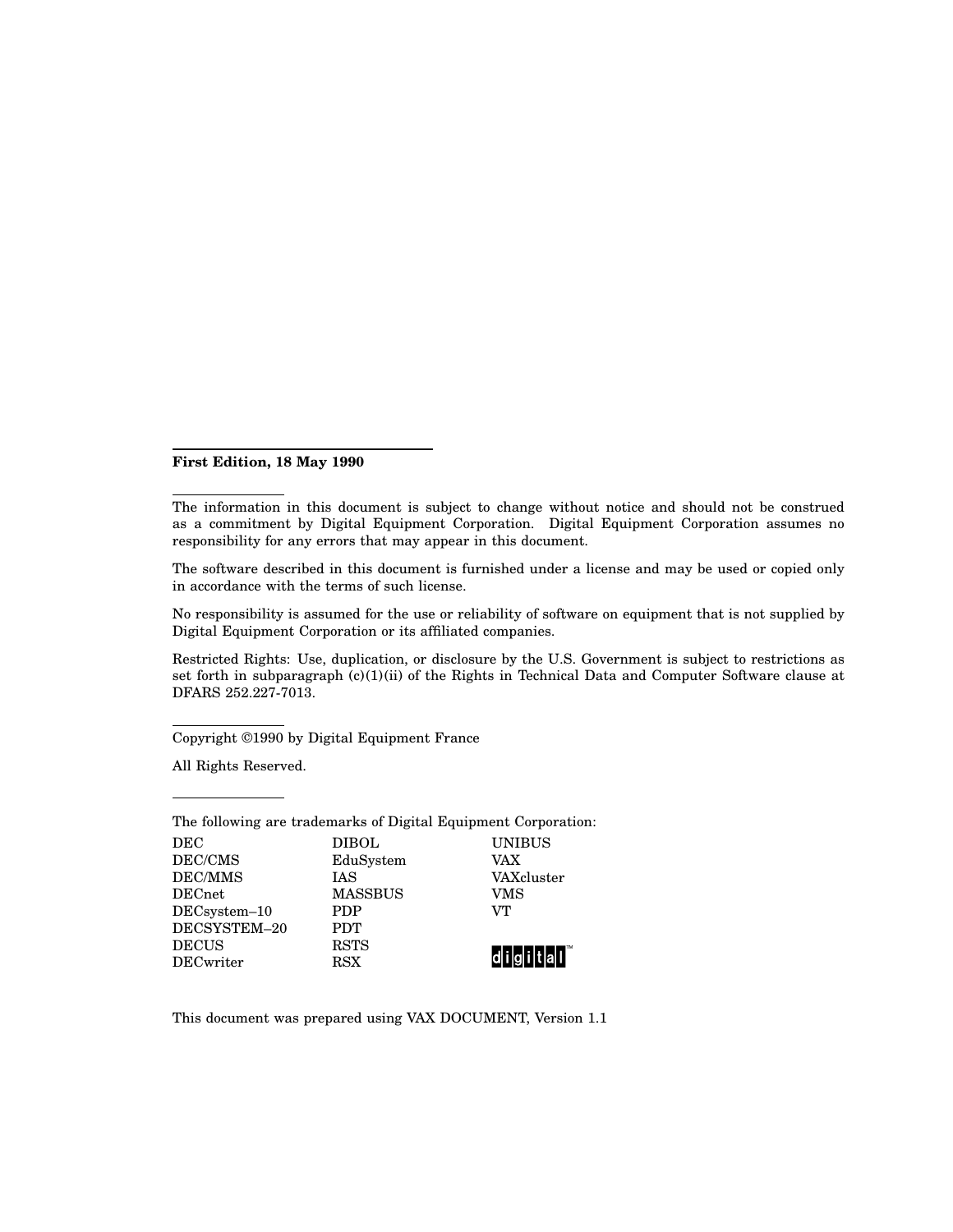#### **WARNING**

The following installation instructions provide specific directions for the safe installation of the ISDN ROUTER kit. For your protection from possible shock or energy hazards, do not attempt to access or disassemble parts of the equipment other than those specified. Refer other servicing to qualified personnel.

#### **ATTENTION**

Suivre les instructions pour installer l'option ISDN Router en toute sécurité. Afin d'éviter tout risque d'électrocution, ne manipuler que les pièces indiquées. Pour toute autre opération, faire appel à du personnel qualifié.

#### **VORSICHT**

Um das "ISDN ROUTER kit" richtig und gefahrlos zu installieren, gehen Sie unbedingt nach den folgenden Anweisungen vor: Hantieren Sie auf keinen Fall an anderen als den angegebenen Teilen, oder versuchen Sie nicht, diese zu entfernen. Es könnte sonst Berührungsspannung auftreten. Wartungsarbeiten dürfen ausschließlich von geschultem Fachpersonal ausgeführt werden.

#### **PRECAUCIÓN**

Las siguientes instrucciones de instalación ofrecen directrices específicas para una segura instalación del juego de "ISDN ROUTER kit". Para evitar posibles descargas eléctricas o cualquier tipo de riesgo, no intente acceder o desarmar ninguna parte del equipo que no sean las especificadas. En caso de cualquier duda, consulte a personal cualificado.

#### **WAARSCHUWING**

Volg onderstaande instructies voor het veilig installeren van de "ISDN ROUTER kit". Om risico's of elektrische schokken te voorkomen, alleen werkzaamheden verrichten aan de gespecificeerde onderdelen. Laat onderhouds- en reparatiewerkzaamheden over aan gekwalificeerd personeel.

#### **ATTENZIONE**

Le seguenti istruzioni per l'installazione forniscono informazioni per una corretta installazione del "ISDN ROUTER kit". Onde evitare possibili pericoli di scariche di corrente, non tentare di accedere o smontare parti diverse da quelle indicate. Consultare, per qualsiasi ulteriore necessità, personale qualificato.

#### **ADVARSEL**

Følgende installasjonsveiledning viser nøyaktig fremgangsmåte for en korrekt og trygg installasjon av "ISDN ROUTER kit". For å unngå elektrisk støt eller andre personskader, er det viktig at man ikke berører eller prøver å ta fra hverandre deler av utstyret. Utfør bare det som er anvist i håndboken. Overlat all annen reparasjon og service til kvalifisert fagfolk.

#### **VARNING**

Följande installationsanvisning innehåller exakt vägledning för en säker installation av "ISDN ROUTER kit". För att undvika elektriska stötar eller annan fara, bör man inte försöka komma åt eller montera isär andra delar av utrustningen, än de angivna. För övrig service, kontakta en fackman.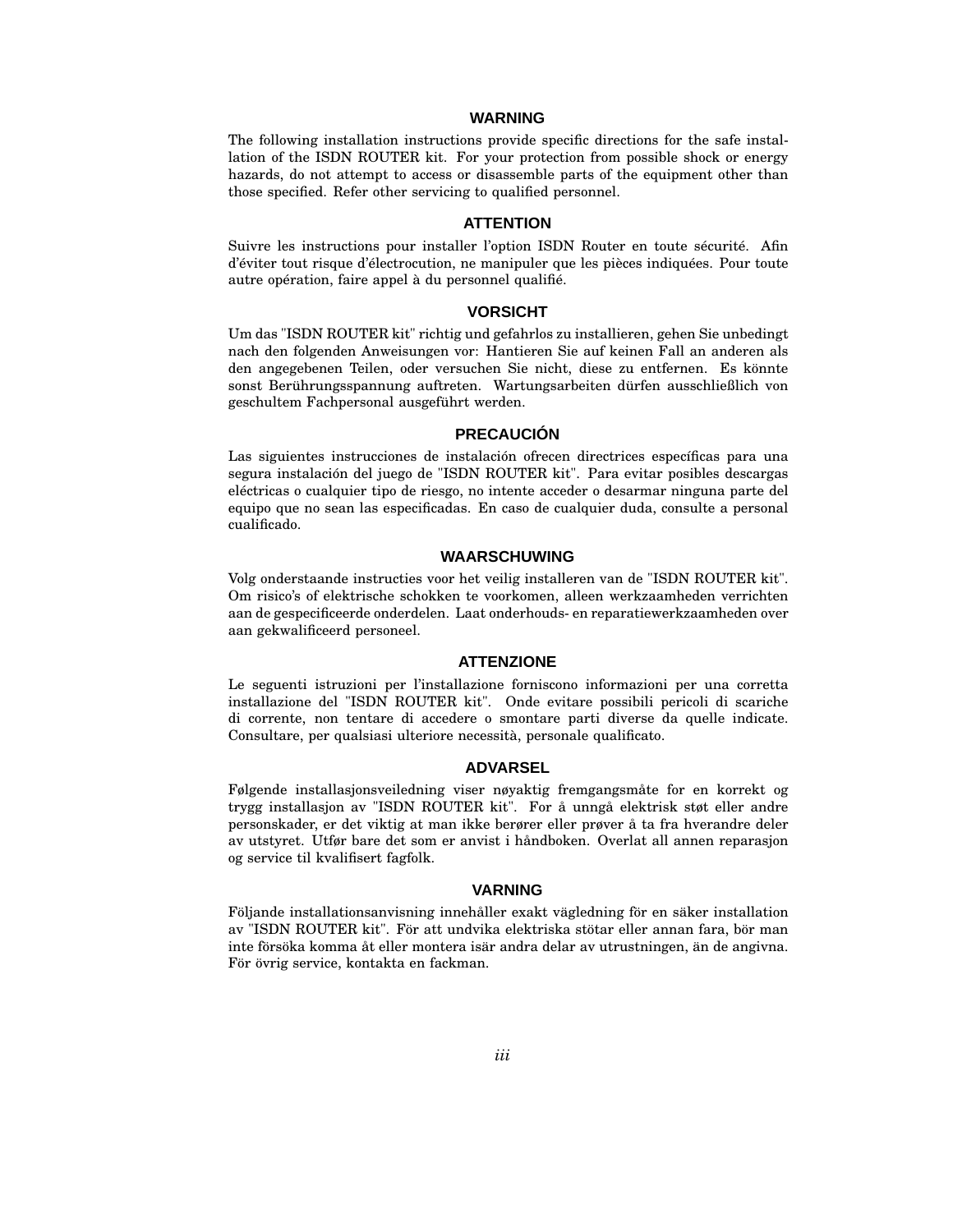#### **VAROITUS**

Seuraavat asennusohjeet varmistavat "ISDN ROUTER kit" turvallisen asennuksen. Jotta vaaratilanteilta vältytään, ei pidä koskea muihin laitteiston osiin kuin ohjeissa on mainittu eikä pyrkiä purkamaan niitä. Muut ylläpitotoimet on jätettävä koulutetun ylläpitohenkilöstön huoleksi.

#### **ADVARSEL**

Følgende installationsprocedure giver vejledning i sikker installation af "ISDN ROUTER kit". Forsøg ikke at berøre eller adskille andre dele af udstyret, da der kan være risiko for højspænding. Yderligere service bør udføres af autoriseret personale.

#### **AVISO**

As instruções que se seguem explicam a forma de proceder, com segurança, à instalação de um "kit" de "ISDN ROUTER". Não tente, de forma alguma, aceder ou abrir as partes do equipamento que não se refiram aqui, para que não corra o risco de choques eléctricos. Qualquer outro tipo de serviços que necessite, exija a presença de pessoal qualificado.

- モジュール・キットを安全にインストールするため に,必ず本書の指示に従ってください。ここで示さ れている箇所以外の部分に手を触れたり,部品等を 取り外したりするとたいへん危険です。電圧等によ るショックやけがのもととなりますから絶対におや<br>めください。他の部分についての修理,変更は,当 社技術部にご相談ください。

## אזהרה

הוראות ההתקנה המובאות להלן נועדו להביא להתקנה בטוחה.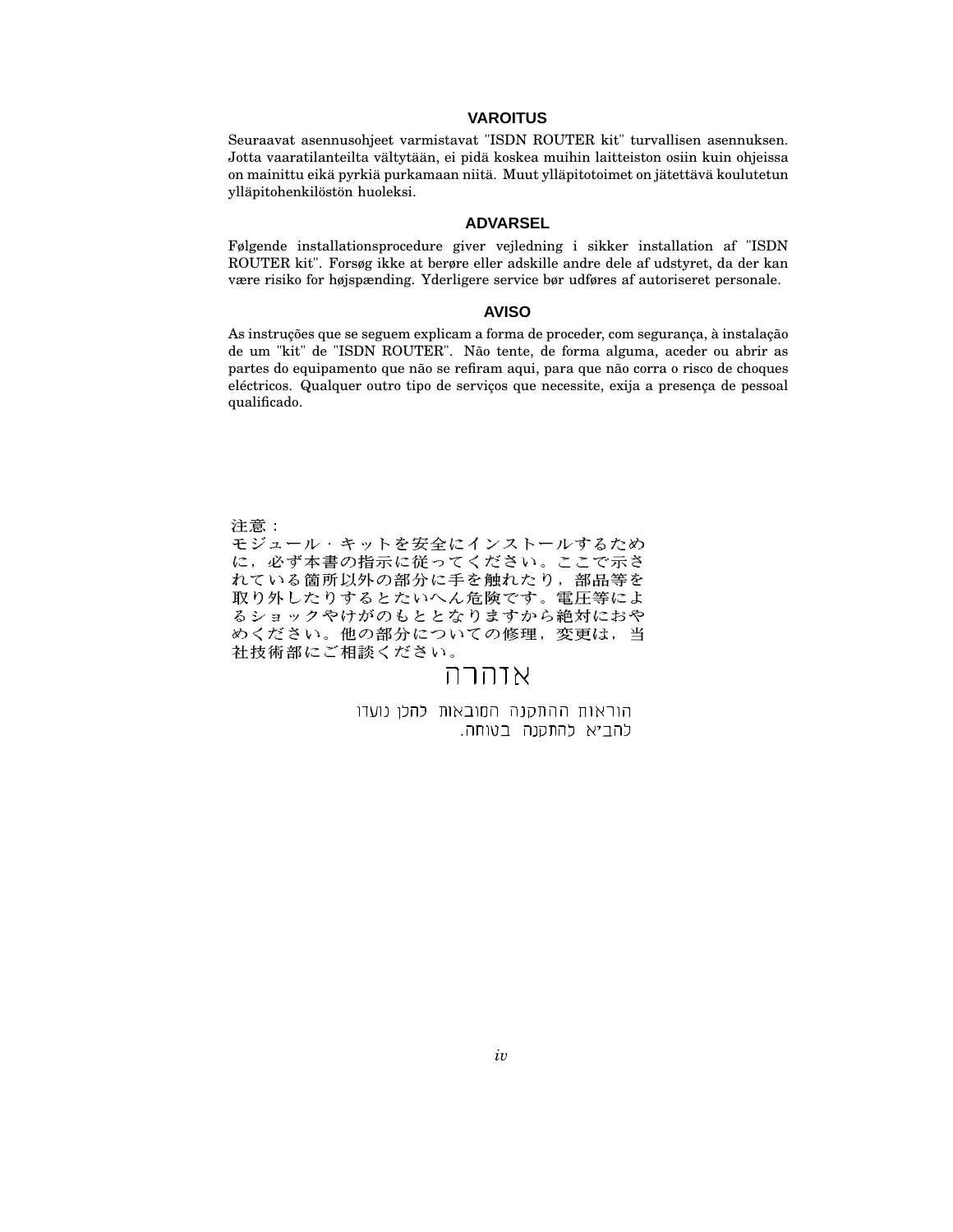# **Contents**

# Preface vii

# Chapter 1 Introduction

| 1.1 |       |  |
|-----|-------|--|
| 1.2 |       |  |
|     | 121   |  |
|     | 1.2.2 |  |
|     | 123   |  |
| 1.3 |       |  |
| 14  |       |  |
|     |       |  |
|     | 142   |  |

# Chapter 2 Installation

| 2.1 |       |                                                                                                                         |
|-----|-------|-------------------------------------------------------------------------------------------------------------------------|
| 2.2 |       |                                                                                                                         |
|     | 2.2.1 |                                                                                                                         |
|     | 2.2.2 |                                                                                                                         |
|     | 2.2.3 |                                                                                                                         |
|     | 2.2.4 | Installating the Console Terminal $\ldots \ldots \ldots \ldots \ldots \ldots \ldots \ldots \ldots \ldots \ldots \ldots$ |
|     | 2.2.5 |                                                                                                                         |
|     | 2.2.6 | Connecting the Ethernet Cable $\dots \dots \dots \dots \dots \dots \dots \dots \dots \dots \dots \dots 2-3$             |
|     | 2.2.7 |                                                                                                                         |
|     | 2.2.8 |                                                                                                                         |
|     | 2.2.9 |                                                                                                                         |
|     | 22.10 |                                                                                                                         |
|     | 22.11 | VAX ISDN Software Installation Procedure 2–3                                                                            |
|     |       |                                                                                                                         |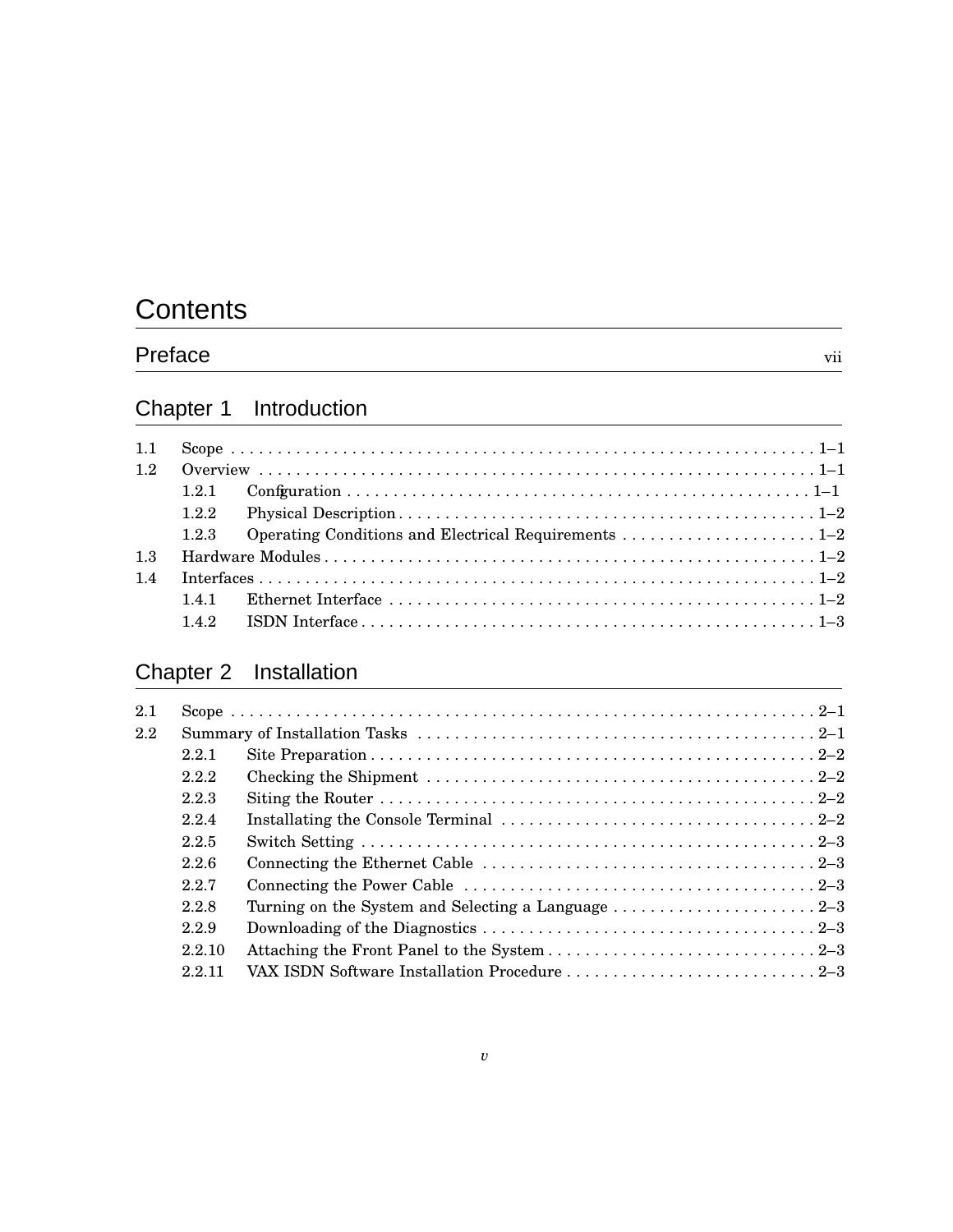# Chapter 3 Maintenance

| 3.1     |       |                                                                                                                      |
|---------|-------|----------------------------------------------------------------------------------------------------------------------|
| $3.2\,$ |       |                                                                                                                      |
|         | 321   |                                                                                                                      |
|         | 322   |                                                                                                                      |
| 3.3     |       |                                                                                                                      |
| 3.4     |       |                                                                                                                      |
|         | 341   |                                                                                                                      |
|         | 3.4.2 | DIV32 (M7531) Module Self-test $\ldots \ldots \ldots \ldots \ldots \ldots \ldots \ldots \ldots \ldots \ldots \ldots$ |
|         | 3.4.3 |                                                                                                                      |
| 3.5     |       |                                                                                                                      |
|         | 351   |                                                                                                                      |
|         |       | 3.5.1.1                                                                                                              |
|         |       | Checking that MDM is Present on the Host $\dots \dots \dots \dots \dots \dots \dots$<br>3.5.1.2                      |
|         | 352   |                                                                                                                      |
|         |       |                                                                                                                      |

# Index

# Figures

| $1 - 1$        |                                                                                                         |
|----------------|---------------------------------------------------------------------------------------------------------|
| $1 - 2$        | Typical DEC ISDN Router 100 Configuration $\ldots \ldots \ldots \ldots \ldots \ldots \ldots \ldots 1-4$ |
| <b>Tables</b>  |                                                                                                         |
|                |                                                                                                         |
| $\overline{2}$ |                                                                                                         |
| $3 - 1$        |                                                                                                         |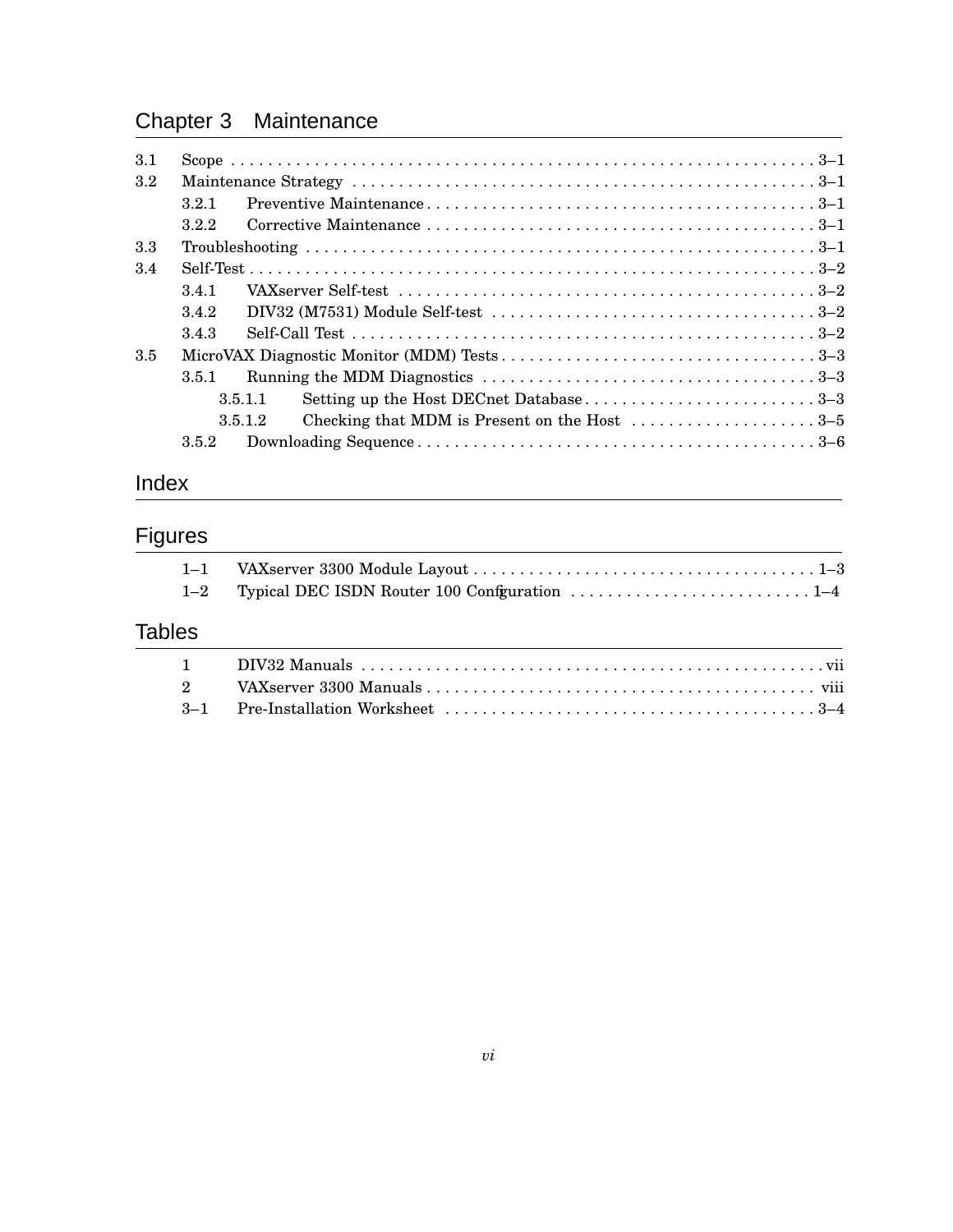# **Preface**

## **Scope**

This guide describes the installation and maintenance of the packaged DEC ISDN Router 100, also known as *DISDN*. It also provides information on running the verification procedure to verify the DEC ISDN Router 100 functionality over the ISDN network.

# **Intended Audience**

This guide is for:

- Customer Services Engineers who install, maintain, and support this product.
- Customer Engineers who may perform the first level service on this product.

## **Conventions**

| text like this           | represents output from the computer     |
|--------------------------|-----------------------------------------|
| boldface text like this  | represents user's input to the computer |
| SMALL CAPITALS LIKE THIS | represents a file specification         |

# **Related Publications**

| Table 1: |  | <b>DIV32 Manuals</b> |
|----------|--|----------------------|
|----------|--|----------------------|

| Title                                | <b>Order Number</b> |
|--------------------------------------|---------------------|
| DIV32 Hardware Installation Guide    | EK-DIV32-IN         |
| DIV32 Device Driver Manual           | $AA-PAGCA-TE$       |
| VAX ISDN Software Installation Guide | AA-NS17A-TE         |
| VAX ISDN Software Management Guide   | AA-NS18A-TE         |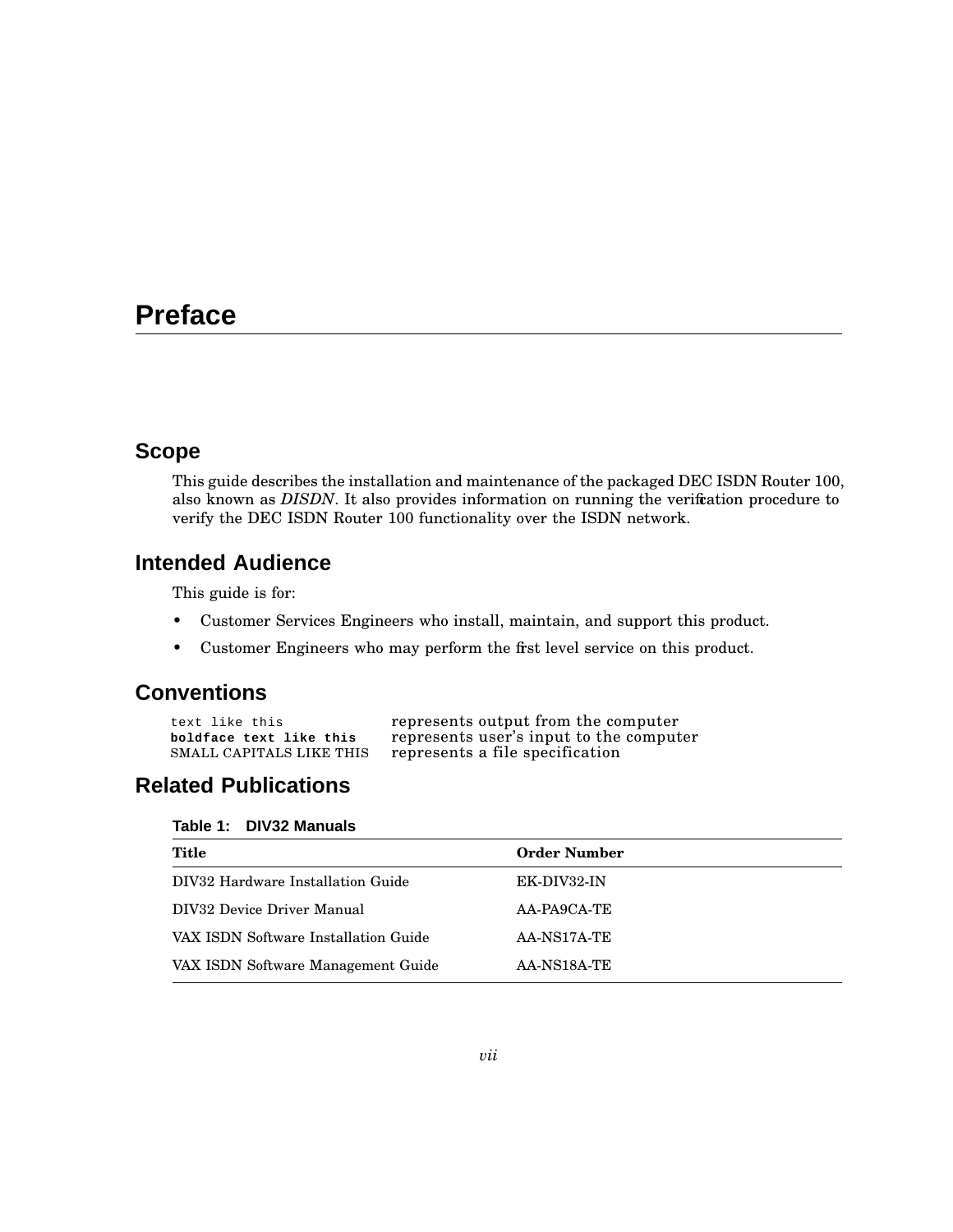| Title                                       | <b>Order Number</b> |
|---------------------------------------------|---------------------|
| MicroVAX 3300 VAXserver 3300 Installation   | EK-017AA-IN         |
| VAXserver 3300 Operation Manual             | EK-018AA-OM         |
| VAXserver 3300 Technical Information Manual | EK-O20AA-IS         |
| MDM User's Guide                            | AA-FM7AB-DN         |
| MicroVAX Site Preparation Guide             | EK-239AC-SP         |

**Table 2: VAXserver 3300 Manuals**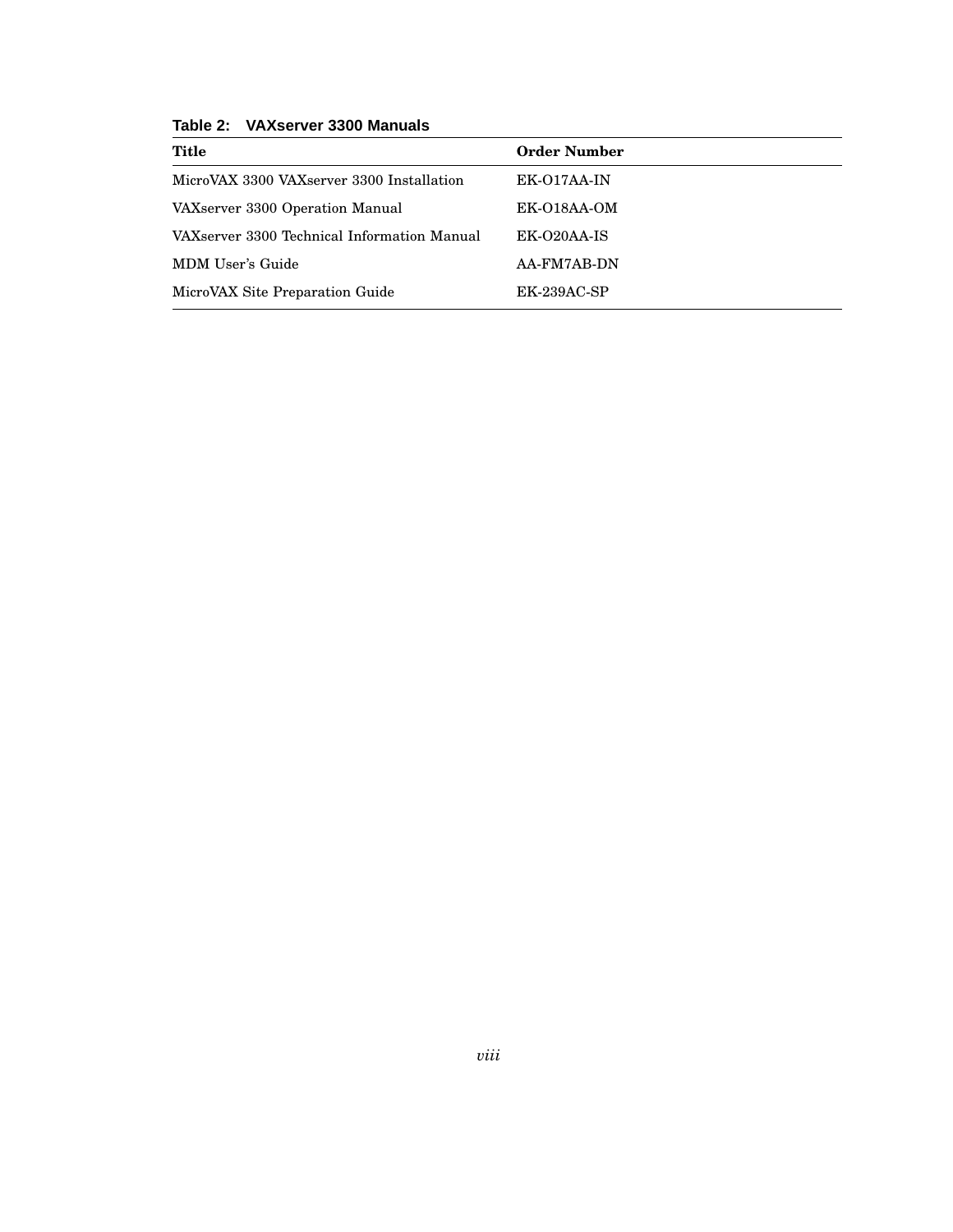# **Chapter 1**

# **Introduction**

## **1.1 Scope**

This chapter provides an overview of the DEC ISDN Router 100 hardware and summarises its technical details.

## **1.2 Overview**

The ISDN Router is a package consisting of a VAXserver 3300 (without tape drive) to facilitate the connection of DIGITAL Systems to ISDN Networks. The package includes one or more DEC ISDN Controller 100 devices (otherwise known as DIV32 boards) bundled with licences for VMS, DECnet and VAX ISDN software.

Six varieties of the DEC ISDN Router 100 package exist, giving single or multiple ISDN basic rate access(es) (S0). These are:

- **DISDN-A2**, with one DIV32, for 120V operation
- **DISDN-A3**, with one DIV32, for 240V operation
- **DISDN-B2**, with two DIV32's, for 120V operation
- **DISDN-B3**, with two DIV32's, for 240V operation
- **DISDN-C2**, with three DIV32's, for 120V operation
- **DISDN-C3**, with three DIV32's, for 240V operation.

## **1.2.1 Configuration**

The DEC ISDN Router 100 configuration consists of:

- One VAXserver 3300 base system (for 120V or 240V power supplies)
- One to three (maximum) DIV32 boards (M7531-PA) installed in the VAXserver 3300
- DIV32 loopback plugs (H3072)
- The Vax ISDN Software licence (note that VMS comes already installed, so a separate licence for this is not required)

*Introduction 1–1*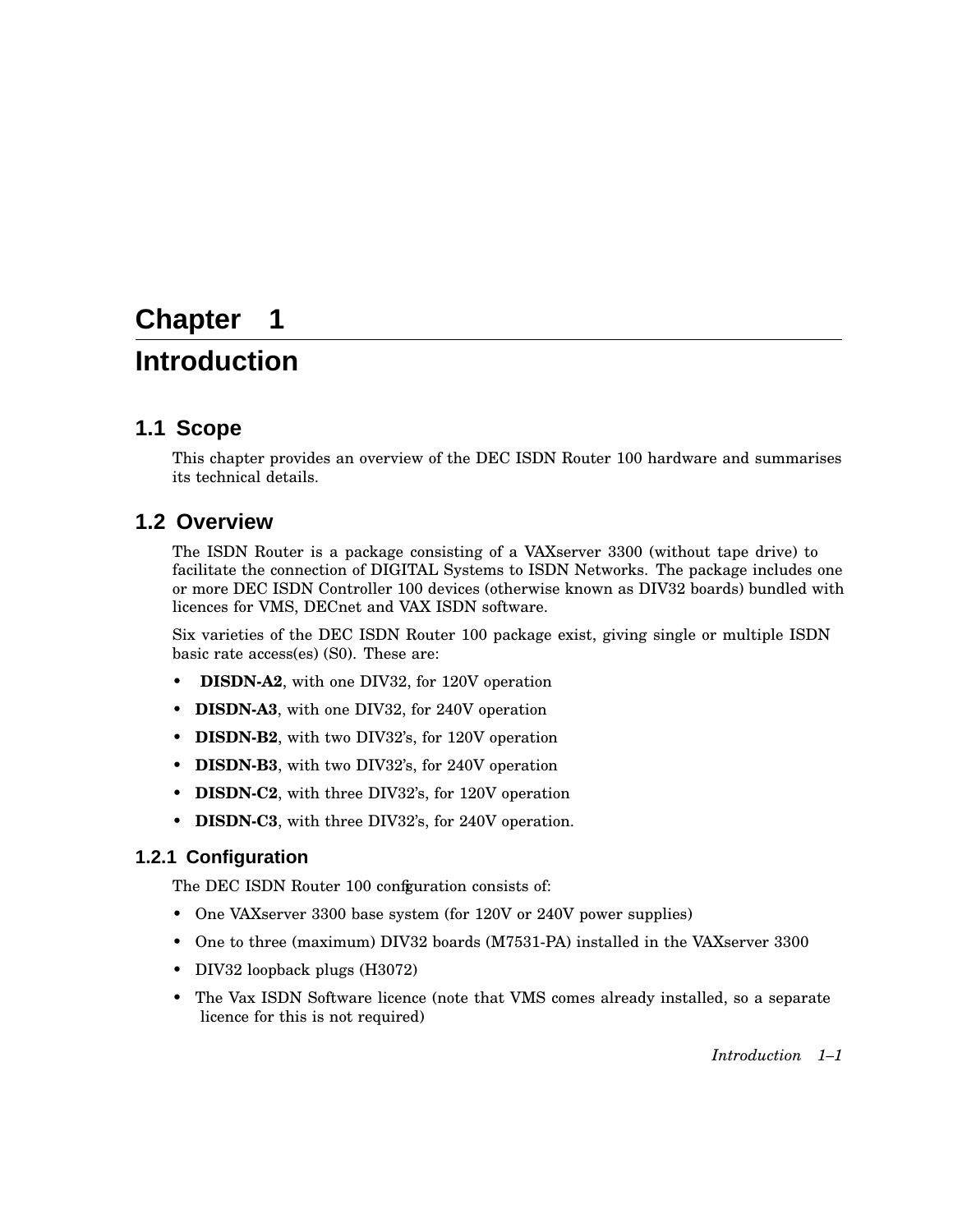• One console used for maintenance and troubleshooting purposes.

### **1.2.2 Physical Description**

The ISDN Router system components are housed in a BA215 pedestal system enclosure with the following dimensions:

- Height: 67.5 cm (27.0 in)
- Width: 34.0 cm (13.6 in)
- Depth: 44.5 cm (17.8 in)

#### **1.2.3 Operating Conditions and Electrical Requirements**

The DEC ISDN Router 100 must comply with the VAXserver 3300 environmental and electrical requirements. Refer to the *MicroVAX Site Preparation Guide* for details.

#### **Note**

The *MicroVAX Site Preparation Guide* describes the physical, environmental, and electrical requirements for operating the system. It is assumed that the user's site meets all the described installation requirements.

## **1.3 Hardware Modules**

The VAXserver 3300 houses the following boards in a BA215 pedestal enclosure:

- Central Processing Unit (KA640) module, which includes an on-board Ethernet controller, disk drive adaptor, and 4 Mb of main memory
- One, two or three DIV32 modules (M7531-PA).

Figure 1–1 shows the position of the modules in the cabinet; the illustration is of the DISDN-C2 or DISDN-C3 model, the others look the same except that they have fewer DIV32 boards. The DISDN-A2 and DISDN-A3 models have board 1 only; models DISDN-B2 and DISDN-B3 have boards 1 and 2 only.

## **1.4 Interfaces**

#### **1.4.1 Ethernet Interface**

The ISDN Router communicates over an Ethernet channel using DECnet with services on a host computer. The Router is connected to the Ethernet coaxial cable by a standard connection.

The length of the connecting cable must not exceed the length specified for standard connection to Ethernet.

Figure 1–2 shows a typical ISDN Router configuration.

#### *1–2 Introduction*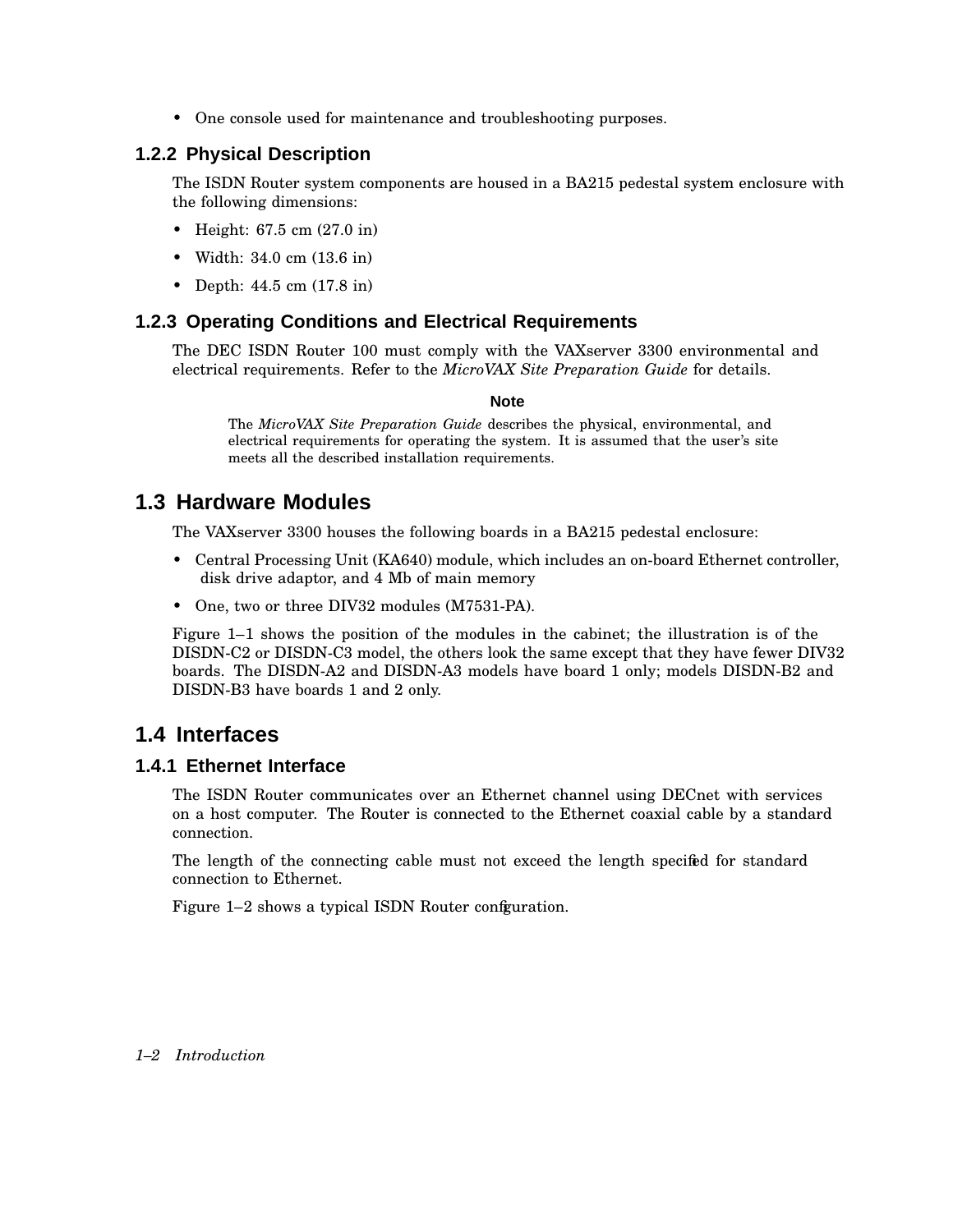**Figure 1–1: VAXserver 3300 Module Layout**



AE-U007B-00

**1.4.2 ISDN Interface**

*Introduction 1–3*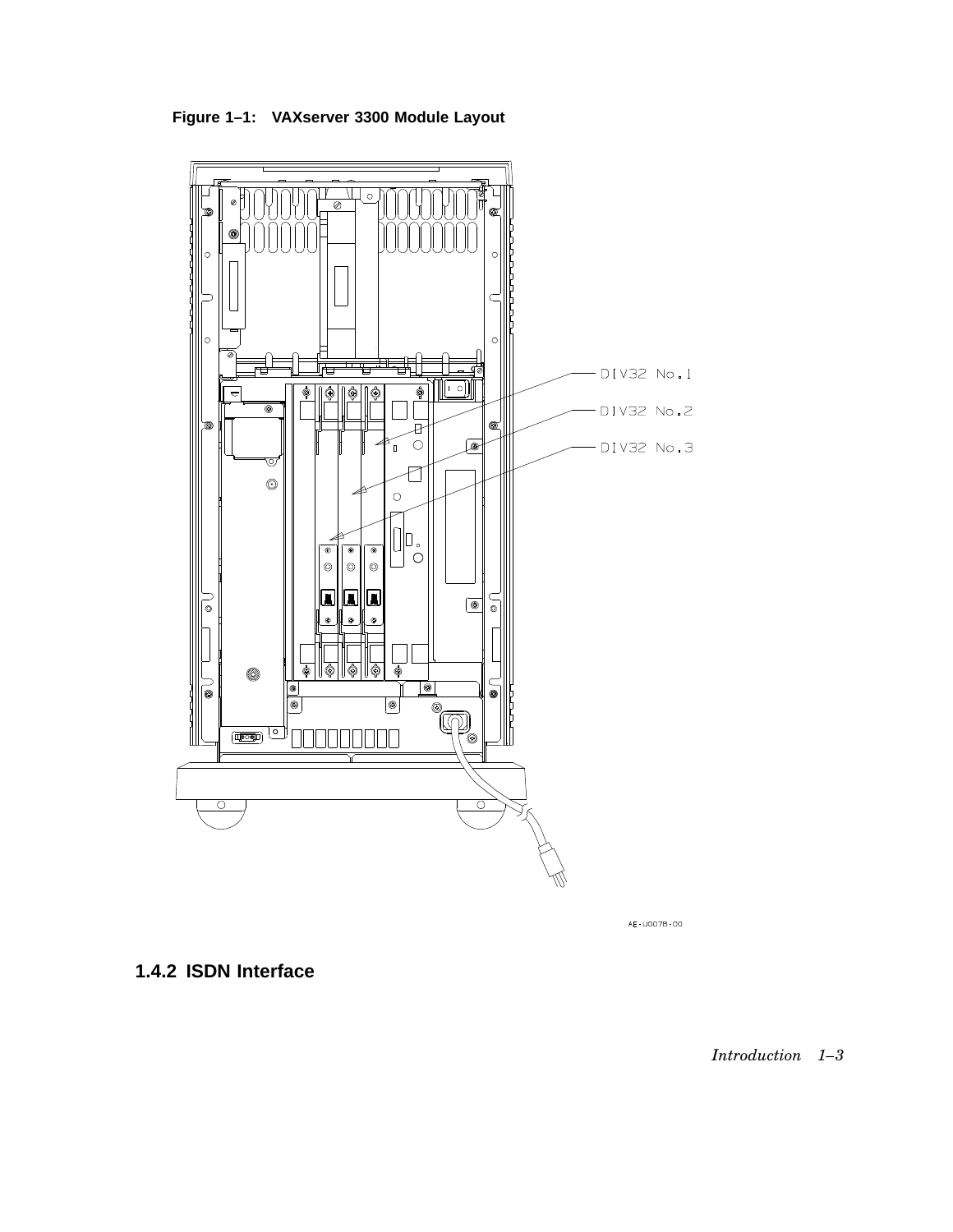



The Router communicates with the ISDN Network over one or more Basic Rate Accesses using DECnet. Each such access comprises two "B" channels to carry the user's information and one "D" channel dedicated to signalling (call set-up and dialling). The two "B" channels are independent—for example, one could run DECnet on one, and DECnet with VAXPSI on the other, simultaneously. The "D" channel protocol is handled by the VAX ISDN Software.

The Router is connected to the ISDN wall socket by an ISDN cable which is delivered separately.

*1–4 Introduction*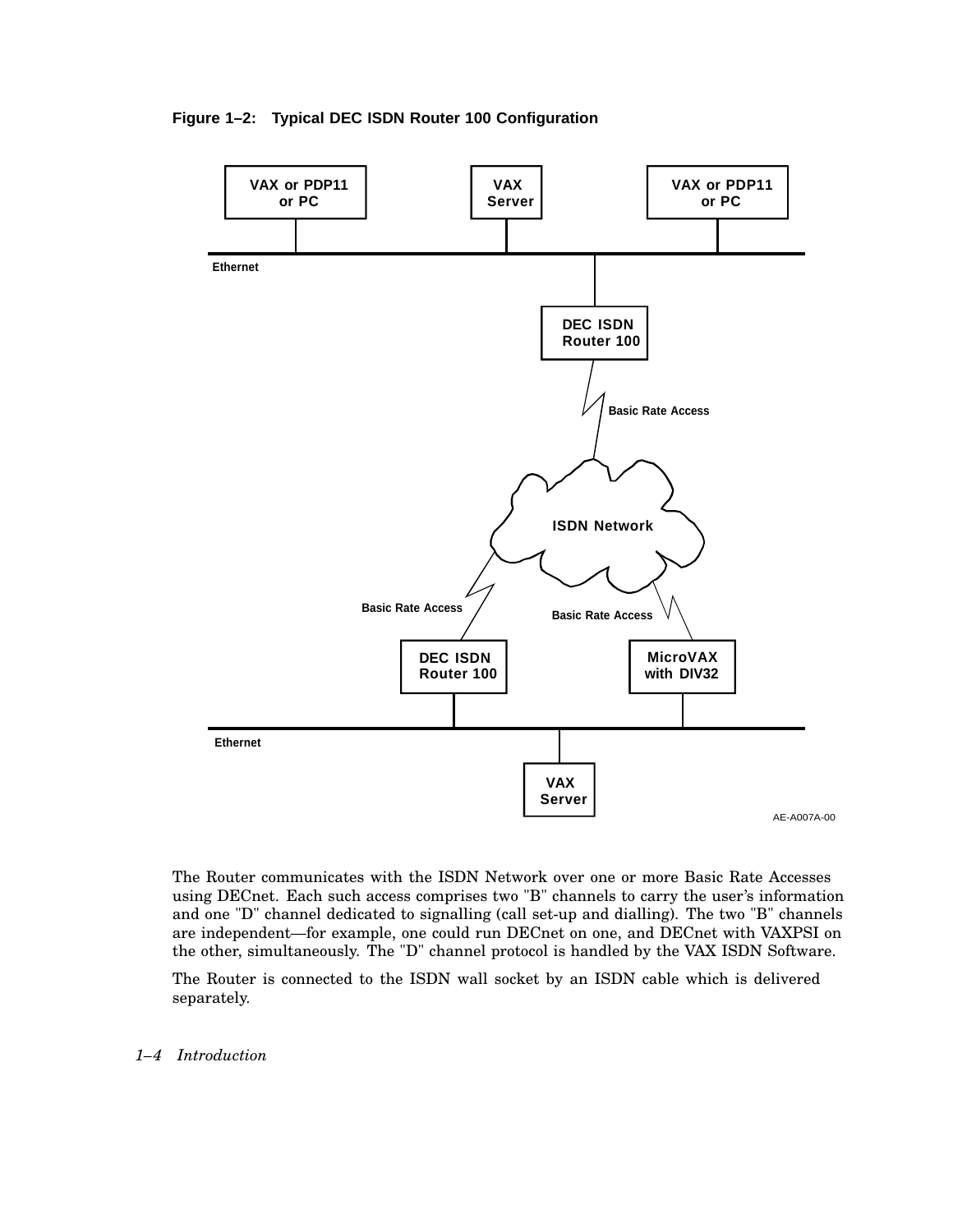# **Chapter 2**

# **Installation**

# **2.1 Scope**

This chapter describes how to install the ISDN Router hardware and how to connect it to Ethernet and the ISDN wall socket.

#### **Note**

Refer to *MicroVAX 3300 VAXserver 3300 Installation* and *DIV32 Hardware Installation Guide* for additional information concerning the installation of these products.

# **2.2 Summary of Installation Tasks**

The ISDN Router installation includes the following steps:

- 1. Site preparation
- 2. Checking the shipment
- 3. Siting the Router
- 4. Installing the console terminal
- 5. Selecting switch settings on the system
- 6. Connecting the Ethernet cable
- 7. Connecting the power cable
- 8. Turning on the system
- 9. Downline loading of the diagnostics and software
- 10. Installing the ISDN cable
- 11. Attaching the Front Panel to the system.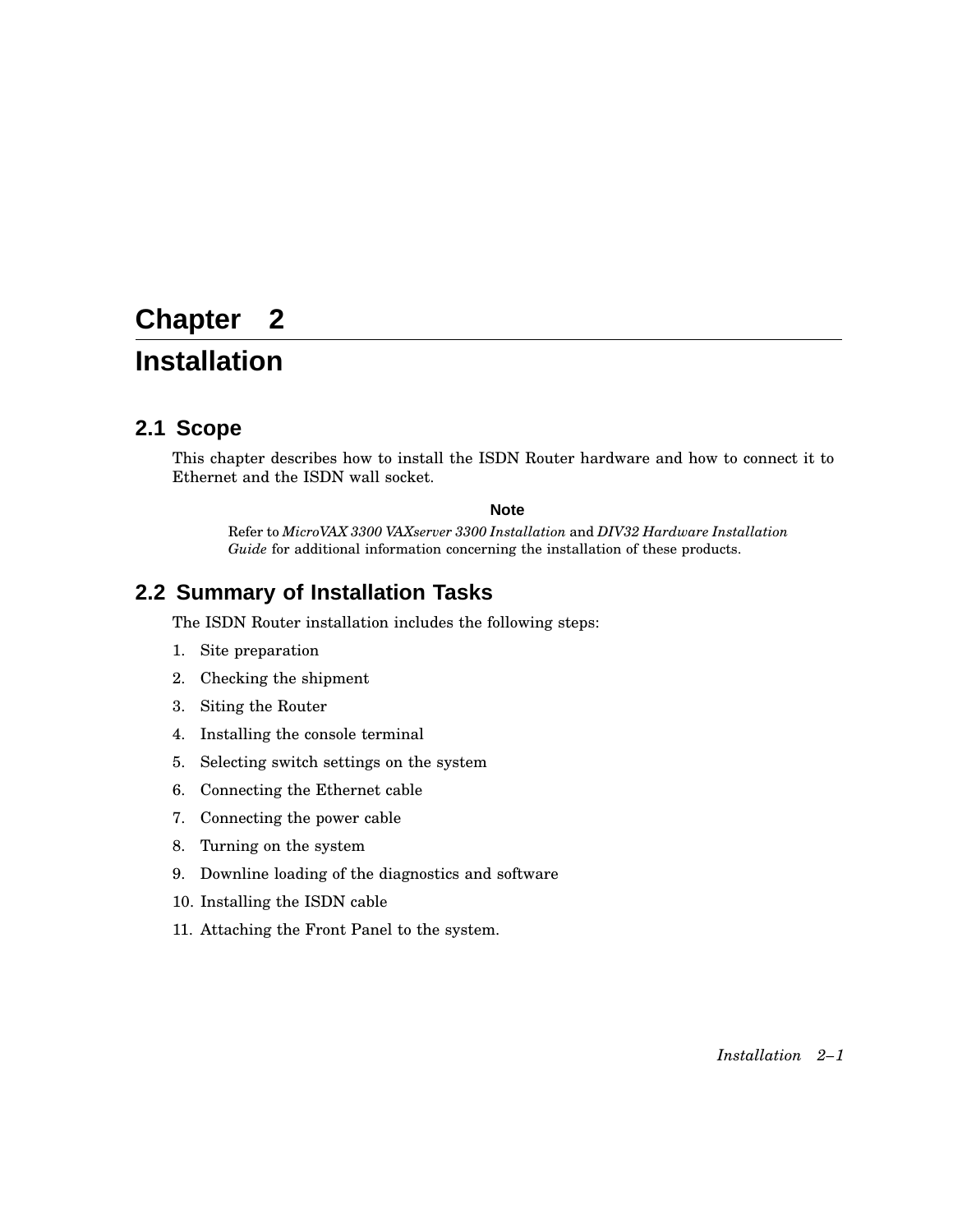## **2.2.1 Site Preparation**

Before you begin the installation, make sure that the site has been prepared correctly. Refer to the *MicroVAX Site Preparation Guide* for details of this.

The following additional items should be verifed:

- The main power source or outlet must be located within 2.5 metres (8 ft. 2½ ins.) of the ISDN Router enclosure. The power cord is 2.5 metres long.
- There must be another MicroVAX or VAX running (Micro)VMS connected to the same Ethernet and equipped with a disk and tape (TK Reader), in order to perform the initial Software installation (downloading).
- There must be an Ethernet transceiver cable (standard or thin Wire).
- There must be an ISDN Wall Socket where you install the Router. The ISDN cable (TE) is available in two lengths: 10 feet (3.05 metres) and 25 feet (7.62 metres)

#### **Note**

The line cord (TE cable) is not delivered in the ISDN Router package and must be ordered separately.

## **2.2.2 Checking the Shipment**

Unpack all cartons and check the contents against the shipping list delivered with the system. If any item is missing or damaged, contact your delivery agent or Digital Sales Representative.

### **2.2.3 Siting the Router**

Position the ISDN Router where it will be used. You must consider the following points:

- Allow space around the enclosure for air circulation and servicing.
- Place the system away from heaters and direct sunlight.
- Minimise static electricity by placing the system away from areas in constant use.
- Keep the area free from dust and abrasive materials.

## **2.2.4 Installating the Console Terminal**

Refer to the section entitled ''Install the Console Terminal'' in *MicroVAX 3300 VAXserver 3300 Installation*, for your terminal installation and set-up procedures.

#### **Note**

The terminal acts as a system console. It allows the customer to monitor network activity and provide some fault information to Customer Services in the event of failure.

*2–2 Installation*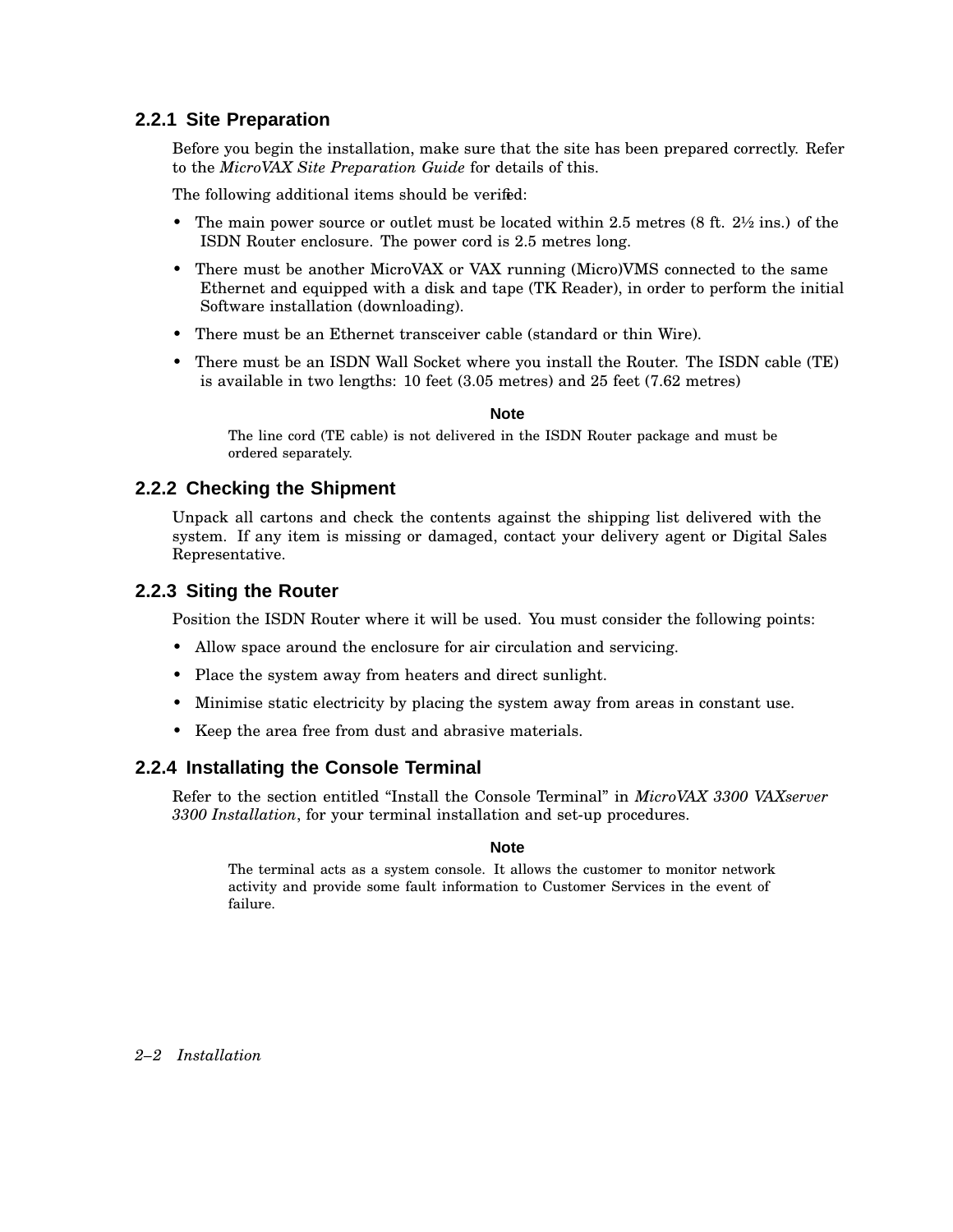## **2.2.5 Switch Setting**

Refer to the section entitled ''Set Controls on your System'' in *MicroVAX 3300 VAXserver 3300 Installation*, for the installation procedures.

## **2.2.6 Connecting the Ethernet Cable**

Refer to the section entitled ''Connect to an Ethernet Network'' in *MicroVAX 3300 VAXserver 3300 Installation*.

### **2.2.7 Connecting the Power Cable**

#### **WARNING**

Do not proceed unless you have verified that your power source matches the power requirements of your system. The correct voltage for the system is listed on the serial number label next to the left-hand power supply (when viewed from the front).

Connect the power cable to the system as follows:

- 1. Make sure that the system ON/OFF switch is set to OFF.
- 2. Check that the plug on the end of the cable matches the wall power socket. *Do not connect the cable into the power socket yet.*
- 3. Feed the cable under the system and connect the other end to the system.
- 4. Connect the plug into the wall power socket.

### **2.2.8 Turning on the System and Selecting a Language**

Refer to the section entitled ''Turn on the System and Select a Language'' in *MicroVAX 3300 VAXserver 3300 Installation*.

## **2.2.9 Downloading of the Diagnostics**

The ISDN Router does not contain a tape drive, and so the MDM software fles required to test the Router need to be downline loaded on to the Router's system disk from another host system.

Refer to the section entitled ''Maintenance'' in *MicroVAX 3300 VAXserver 3300 Installation*, for details.

#### **2.2.10 Attaching the Front Panel to the System**

Refer to the section entitled ''Attach the Front Panel to the System'' in *MicroVAX 3300 VAXserver 3300 Installation*, for futher guidance.

#### **2.2.11 VAX ISDN Software Installation Procedure**

The ISDN Router software must be downloaded from a host system equipped with a TK reader, connected to the same Ethernet as the Router. Proceed as follows:

**1** Log in as System on the machine which has the TK tape drive. For the purpose of the examples given here, suppose the node name to be REMOTE, and System's password to be METSYS.

*Installation 2–3*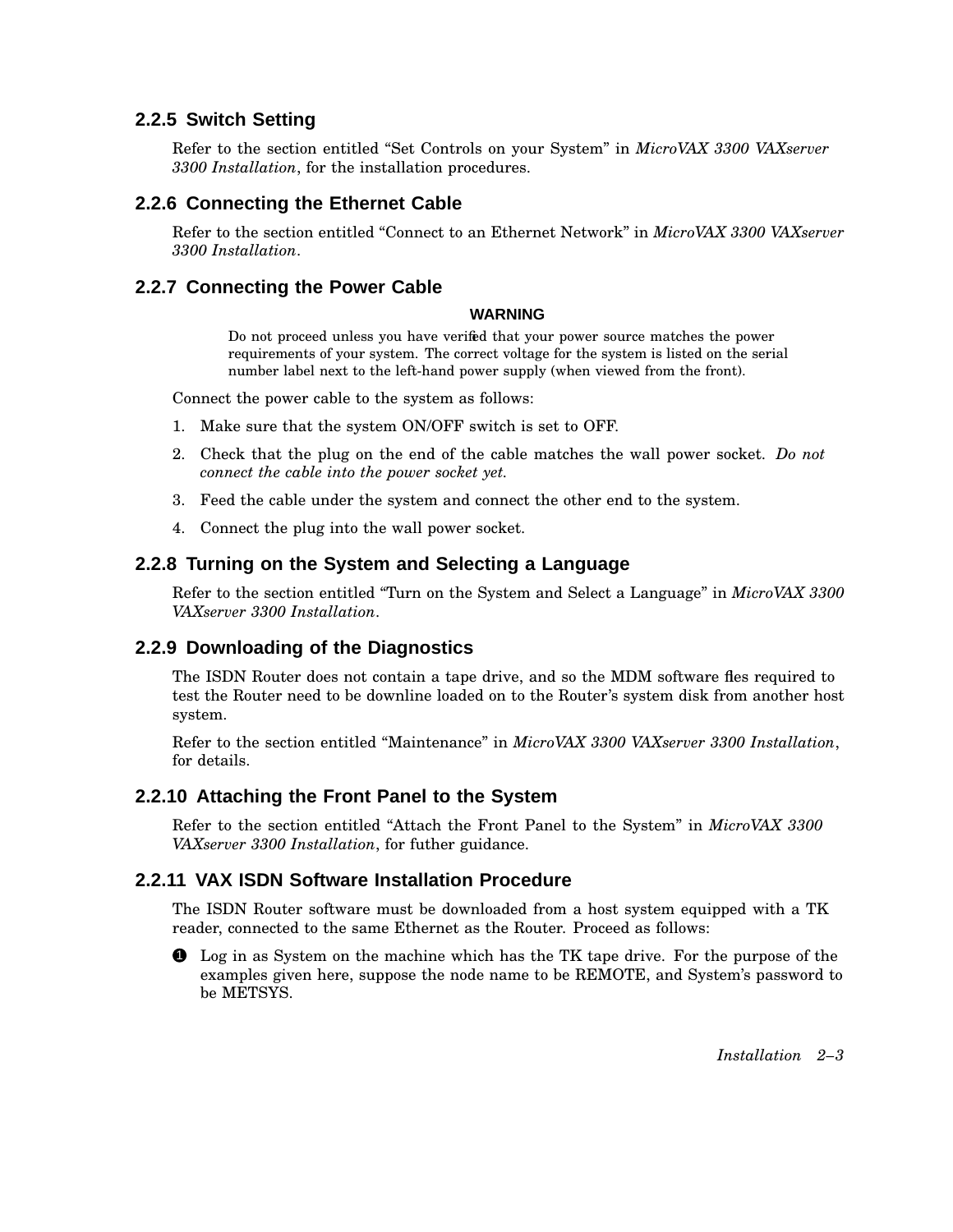- 2 Insert the first tape containing the delivered software into the drive.
- 3 Create a suitable directory on the hard disk of node REMOTE, for example:
	- \$ **CREATE/DIRECTORY DUA0:[TEMP]**
- 4 Issue the following command on node REMOTE:
	- \$ **MOUNT MUA0: ISDN**
- $\bullet$  Issue the following command on node REMOTE:

\$ **COPY/LOG MUA0:\*.\* DUA0:[TEMP]**

This will copy the software savesets from tape to disk within the REMOTE machine.

6 Issue the following command on node REMOTE:

\$ **DISMOUNT MUA0:**

and remove the tape.

- 7 Log in as System on the Router console. For the purpose of the examples given here, suppose the node name to be ROUTER.
- 8 Create a suitable directory on the hard disk of the Router, for example:
	- \$ **CREATE/DIRECTORY DUA0:[TEMP]**
- 9 Issue the following command on node ROUTER:

```
$ COPY/LOG REMOTE"SYSTEM METSYS"::DUA0:[TEMP]*.* DUA0:[TEMP]
```
This will copy the software savesets across to the Router via Ethernet.

- <sup>10</sup> Install the downloaded software on the VAXserver 3300 as described in *VAX ISDN Software Installation Guide*. When the installation asks you:
	- \* Where will the distribution volumes be mounted:

you should reply:

- \* Where will the distribution volumes be mounted: **DUA0:[TEMP]**
- $\bullet$  After the installation, you can remove the files you copied earlier from the tape:

\$ **DELETE DUA0:[TEMP]\*.\*;\***

**12** Finally delete the directory itself:

```
$ SET PROTECT=W:D DUA0:[0,0]TEMP.DIR
$ DELETE DUA0:[0,0]TEMP.DIR;*
```
- **13** Log out from node ROUTER.
- **4** Delete the fles and directory at the console for node REMOTE:

```
$ DELETE DUA0:[TEMP]*.*;*
$ SET PROTECT=W:D DUA0:[0,0]TEMP.DIR
$ DELETE DUA0:[0,0]TEMP.DIR;*
```
**15** Log out from node REMOTE.

#### *2–4 Installation*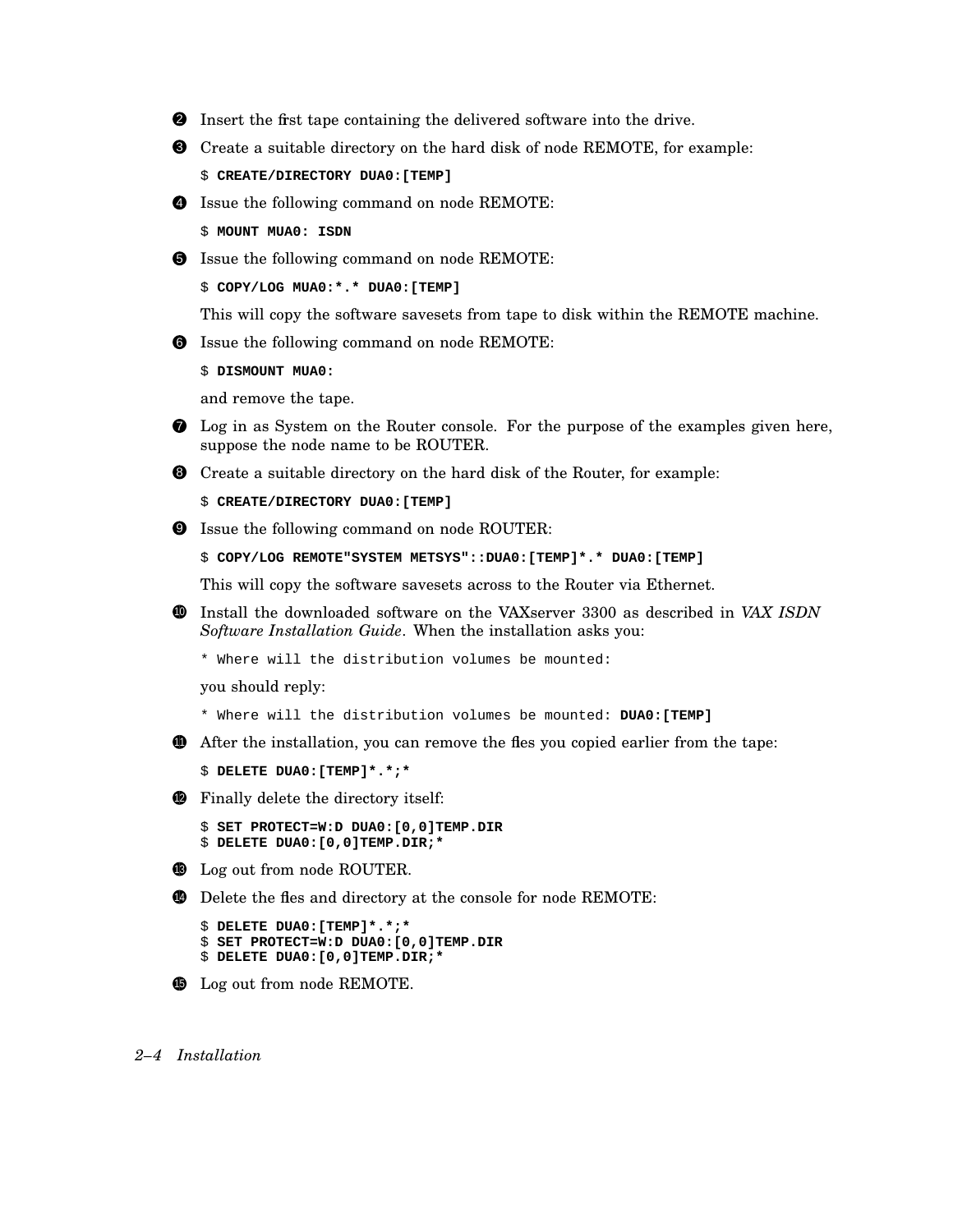# **Chapter 3**

# **Maintenance**

## **3.1 Scope**

This chapter describes the ISDN Router maintenance strategy and shows how to downline load the MDM fles from a host computer.

## **3.2 Maintenance Strategy**

### **3.2.1 Preventive Maintenance**

The ISDN Router does not require any preventive maintenance. However, when you are servicing the Router, you should check for loose connectors and damaged cables.

#### **3.2.2 Corrective Maintenance**

The corrective maintenance is based on finding and replacing defective FRUs. There are several diagnostic tests to help you. Observe the following sequence:

- 1. Run the System Power On self-tests. If the self-tests do not detect any hardware errors, then:
- 2. Run the Microvax Diagnostic Monitor (MDM) tests. Load the MDM software into the ISDN Router from a host computer (See Section 3.5.1).

Details of the MDM tests for the ISDN Router modules are given in the chapter entitled ''Running Diagnostics and Hardware Troubleshooting'' in the *DIV32 Hardware Installation Guide*.

## **3.3 Troubleshooting**

Refer to the chapter entitled ''Running Diagnostics and Hardware Troubleshooting'' in the *DIV32 Hardware Installation Guide* for the troubleshooting procedures.

*Maintenance 3–1*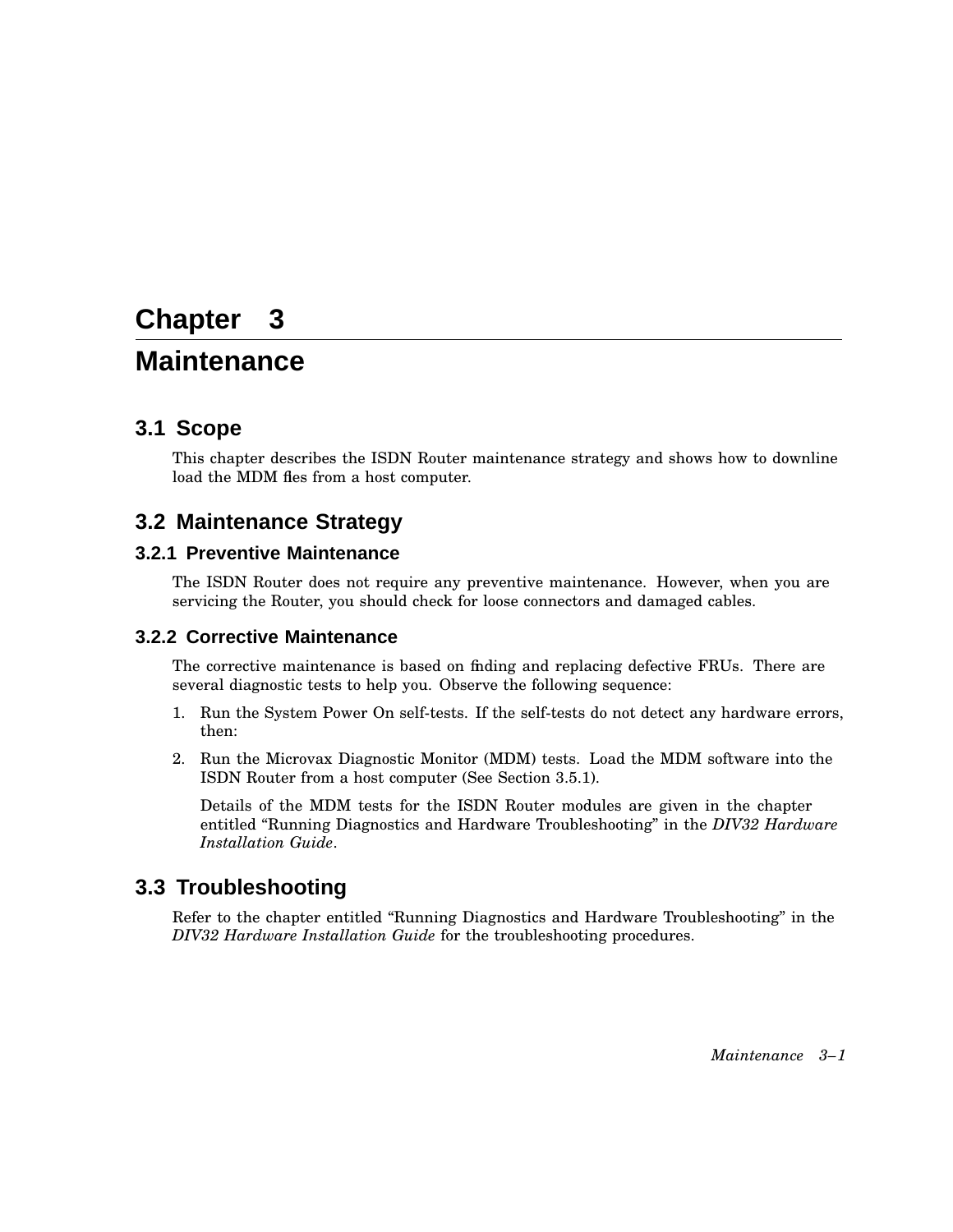## **3.4 Self-Test**

There are two sets of Self-tests which run simultaneously at Power On. They are:

- VAXserver 3300 module Self-test
- DIV32 (M7531) module Self-test
- Self-Call test.

### **3.4.1 VAXserver Self-test**

This Self-test starts when you switch the ISDN Router On. Refer to the section entitled ''Autobooting the System'' in *VAXserver 3300 Operation Manual* for details.

### **3.4.2 DIV32 (M7531) Module Self-test**

The ISDN module Self-test starts automatically when you switch the ISDN Router On. This Self-test lasts 15 seconds. At the end of the test, the green LED located at the front of the module must remain On. This indicates that the Self-test was successful. Refer to the chapter entitled ''Running Diagnostics and Hardware Troubleshooting'' in the *DIV32 Hardware Installation Guide* for details.

## **3.4.3 Self-Call Test**

The VAX ISDN Software provides a self-call function. The following sequence of commands will carry it out:

```
$ run sys$system:isdn$ncp
ISDN$NCP>set line isdn_0 controller div-0
ISDN$NCP>clear line isdn_0 unit 0 incoming subaddress
ISDN$NCP>clear line isdn_0 unit 1 incoming subaddress
ISDN$NCP>clear line isdn_0 unit 0 incoming setup information
ISDN$NCP>clear line isdn_0 unit 1 incoming setup information
ISDN$NCP>set line isdn_0 state off
ISDN$NCP>set line isdn_0 local address 99824220
ISDN$NCP>set line isdn_0 mode simple state on
ISDN$NCP>set line isdn_0 unit 0 call setup self
```
At this point, if an error occurs, a message will be displayed. If no message is displayed, then the self-call must have been set up successfully; in other words, correct signalling on the D-Channel will have occurred between the Router and the ISDN. Continue as follows:

```
ISDN$NCP>exit
$ run sys$system:ncp
NCP>set line DIV-0-0 state on
NCP>set circuit DIV-0-0 state on
NCP>set line DIV-0-1 state on
NCP>set circuit DIV-0-1 state on
NCP>loop circuit DIV-0-0
```
At this point, the Router will attempt to send data over the ISDN to itself (via the B-Channels). If an error occurs, an error message will be displayed. If successful, information concerning the transfer of the data will be displayed.

#### *3–2 Maintenance*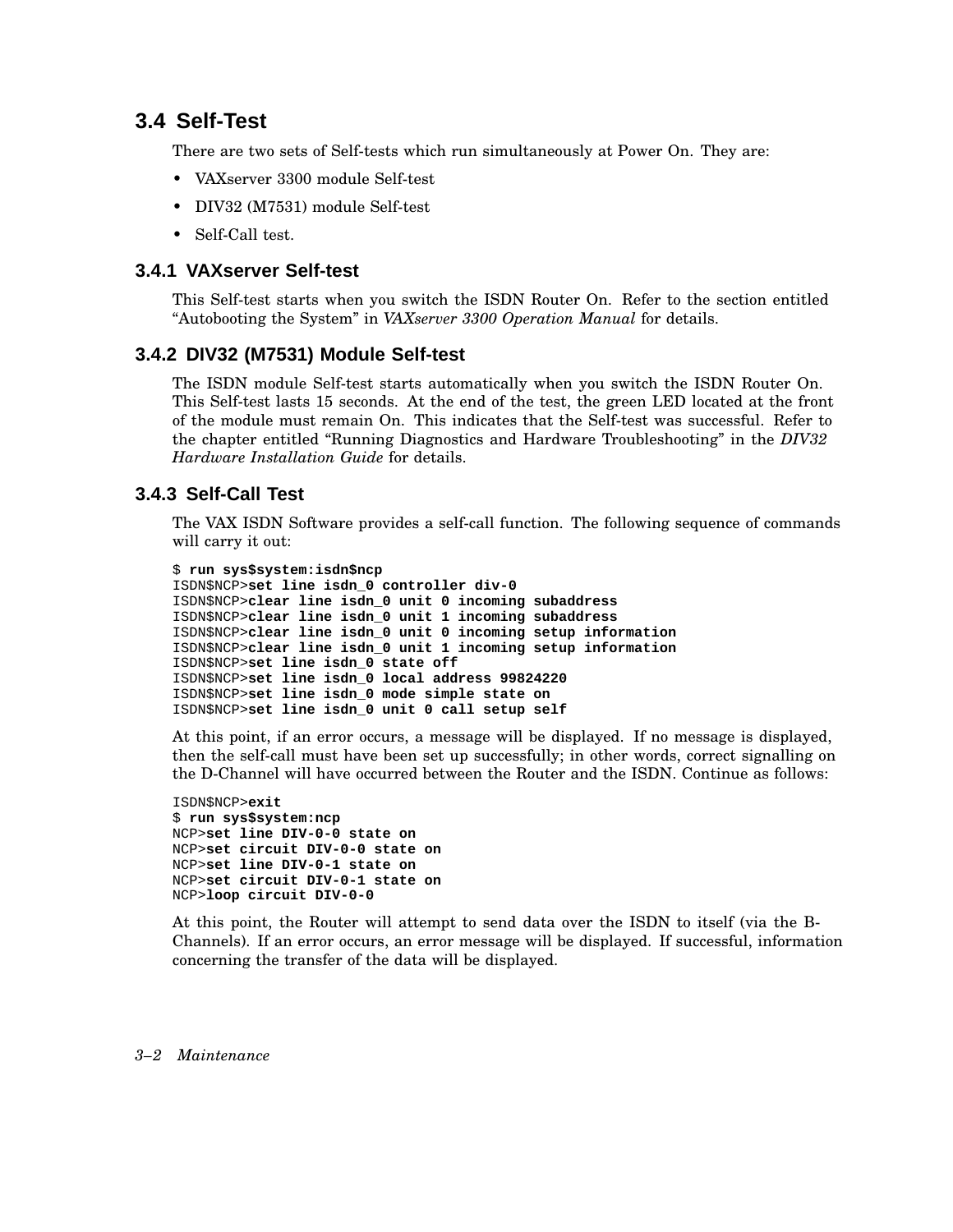This test will continue indefinitely. Stop it by pressing  $\overline{[Ctr]}\cdot\overline{C}$ , then terminate the Self-Call like this:

```
Ctrl-C
NCP>exit
$ run sys$system:isdn$ncp
ISDN$NCP>set line isdn_0 unit 0 call clear
ISDN$NCP>exit
$
```
Note that the number 99824220 in the sequence above is an example only; in other words, you must substitute your own ISDN local address when issuing the command.

For further details, see *VAX ISDN Software Management Guide* (refer to ''call self'' in the index).

# **3.5 MicroVAX Diagnostic Monitor (MDM) Tests**

Refer to the chapter entitled ''Running Diagnostics and Hardware Troubleshooting'' in the *DIV32 Hardware Installation Guide* for details.

## **3.5.1 Running the MDM Diagnostics**

The ISDN Router has no Tape Loader. You must use Ethernet to download the MDM software from a host computer.

#### **3.5.1.1 Setting up the Host DECnet Database**

Before you can download the MDM software, you need information about the network environment. Table 3–1 is a template for recording this information.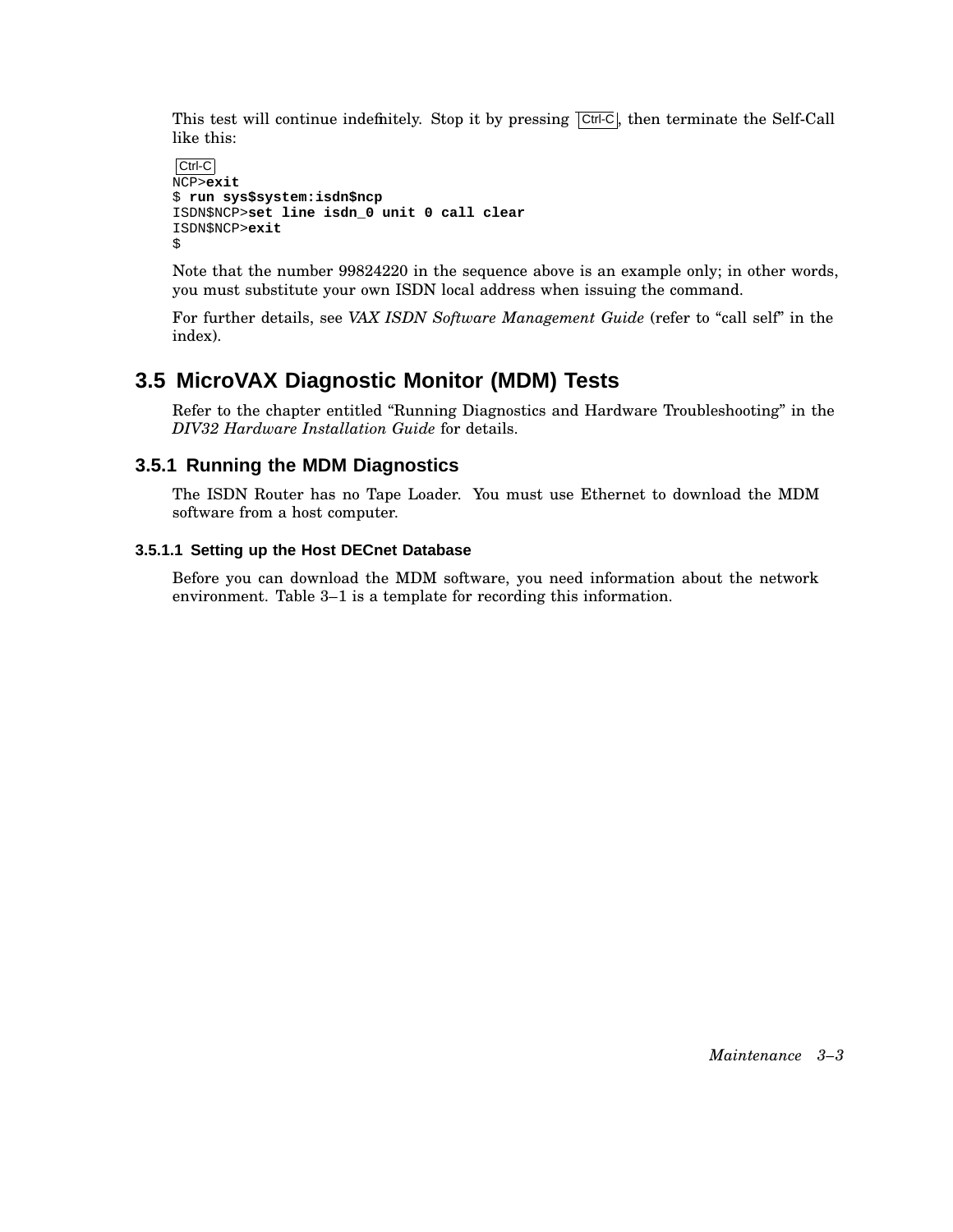| Item:                             | <b>Example:</b>                        | Fill in: |
|-----------------------------------|----------------------------------------|----------|
| Host Node Name                    | John                                   |          |
| Host Node Location                | Computer Center                        |          |
| <b>ISDN Router Node Name</b>      | Fred                                   |          |
| <b>ISDN Router Node Location</b>  |                                        |          |
| <b>Host Account Name</b>          | <b>JOHNSON</b>                         |          |
| Host Circuit Number               | 5.172                                  |          |
| <b>ISDN Server circuit Number</b> | 5.524                                  |          |
| Host's Service circuit            | UNA-0 or BNA-0 or<br>QNA-0             |          |
| ISDN Service circuit name         | QNA-0                                  |          |
| ISDN Router Hardware Addr         | AA-00-03-01-3C-79                      |          |
| Diagnostic boot fle name          | NA06AO.SYS or<br>MDM\$MAINT:NA06AO.SYS |          |

**Table 3–1: Pre-Installation Worksheet**

After you have completed the pre-installation worksheet, set up the DECnet database on the host system by performing the following steps:

- 1 Log in to an account which has the following privileges: OPER, TMPMBX, NETMBX, and SYSPRV.
- **2** Run NCP by entering:

\$ **RUN SYS\$SYSTEM:NCP**

3 Check that the service circuit is enabled for downline loading of software from the host to the ISDN Router. Take the service circuit value from the worksheet and enter the following command:

NCP>**SHOW CIRCUIT Host's service circuit CHARACTERISTICS**

If the service circuit displays "Disabled" you must enter the following commands to enable the service circuit:

NCP>**SET CIRCUIT Host's service circuit STATE OFF** NCP>**SET CIRCUIT Host's service circuit SERVICE ENABLED** NCP>**SET CIRCUIT Host's service circuit STATE ON**

#### **Note**

When you set the service circuit to STATE OFF, DECnet mail and fle transfers cannot occur. When you set the service circuit to STATE ON, DECnet resumes normal operation.

*3–4 Maintenance*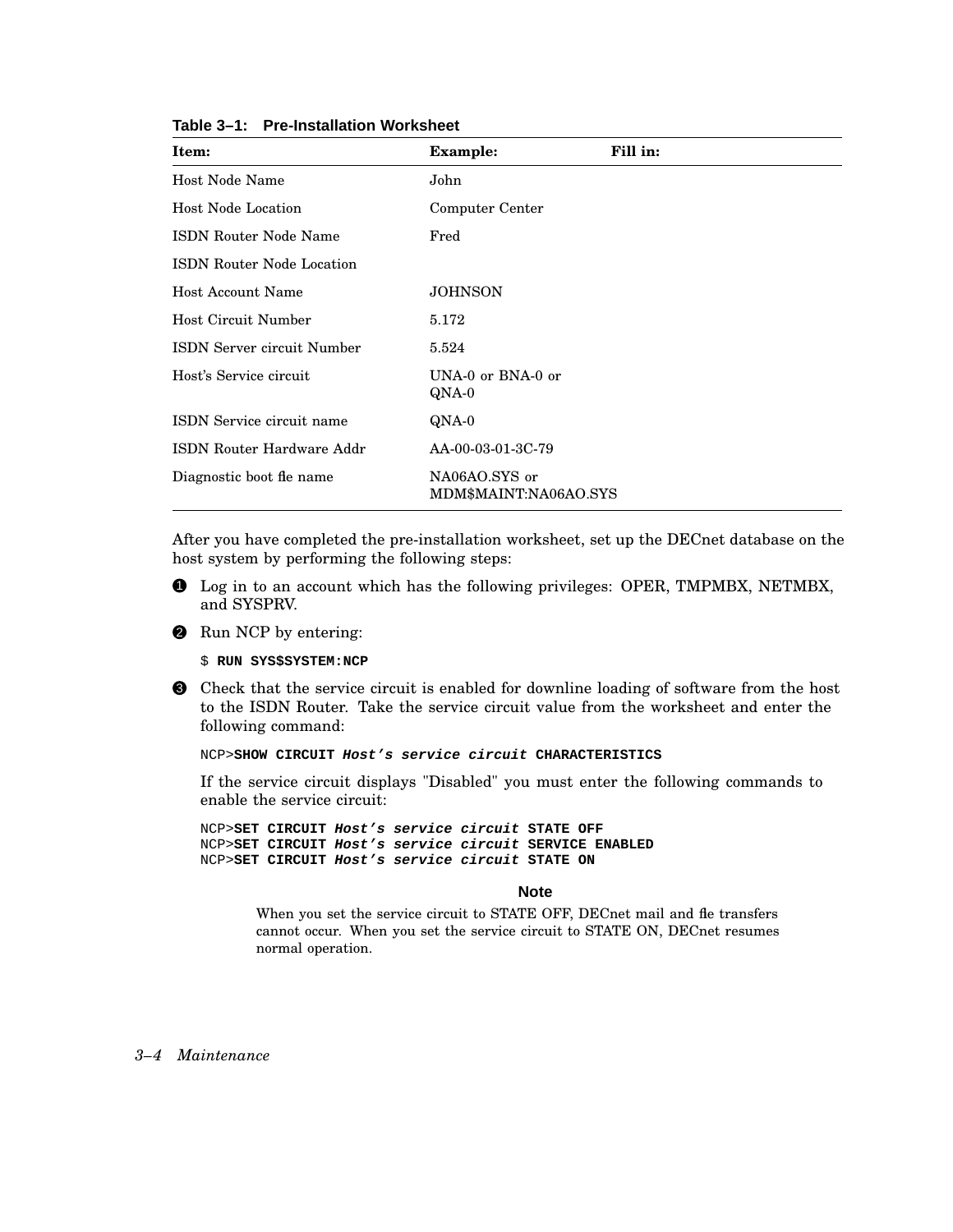4 Store the ISDN Router node service circuit, the Ethernet hardware address and the diagnostic boot file name in the Host node database by entering the following commands:

NCP>**SET NODE isdn router node name ADD isdn service circuit number** NCP>**SET NODE isdn router node name SERVICE CIRCUIT isdn service circuit name** NCP>**SET NODE isdn router node name HARDWARE ADDRESS isdn router hardware addr** NCP>**SET NODE isdn router node name LOAD FILE diagnostic bootfile name**

Storing the ISDN Router SERVICE CIRCUIT and HARDWARE ADDRESS in the Host Ethernet node database enables the ISDN Router to boot on the specified fle, and the fle to be automatically downloaded.

5 Check that the commands were entered correctly by entering:

NCP>**SHOW NODE isdn router node name CHARACTERISTICS**

The following information should be displayed. Other items may also appear, depending on the network set-up of the particular site.

Node Volatile Characteristics as of 10-APR-1990 13:31:26 Remote node = 5.524 FRED Service circuit = QNA-0 Hardware address - AA-00-03-01-3C-79 Load file = MDM\$MAINT:NA06AO.SYS

The setting up of the host DECnet database is now complete.

#### **To DIGITAL Field Service Engineers**

If the customer has not purchased the necessary product licence, remove all the MDM fles using the host console terminal when you have finished troubleshooting the ISDN Router.

#### **3.5.1.2 Checking that MDM is Present on the Host**

Prior to downloading MDM to the ISDN Router from the host, you should check that MDM is indeed present on the host. To do this, enter the following command on the host console:

#### \$ **DIRECTORY MDM\$MAINT:NA06AO.SYS**

If this boot fle is present, make sure that it is the correct version of MDM, namely 129 or higher, by looking in the release notes MDM\$MAINT:MDM\_RELEASE.NOTE.

If the boot fle is not there (or the MDM\$MAINT directory does not exist), then copy the fle from the TK50 tape like this (after inserting the tape containing MDM into drive 0):

```
$ MOUNT MUA0: MDM
$ CREATE/DIRECTORY SYS$SYSDEVICE:[MDMMAINT]
$ ASSIGN/SYSTEM SYS$SYSDEVICE:[MDMMAINT] MDM$MAINT
$ COPY/LOG MUA0:NA06AO.SYS MDM$MAINT
$ DISMOUNT MUA0:
```
*Maintenance 3–5*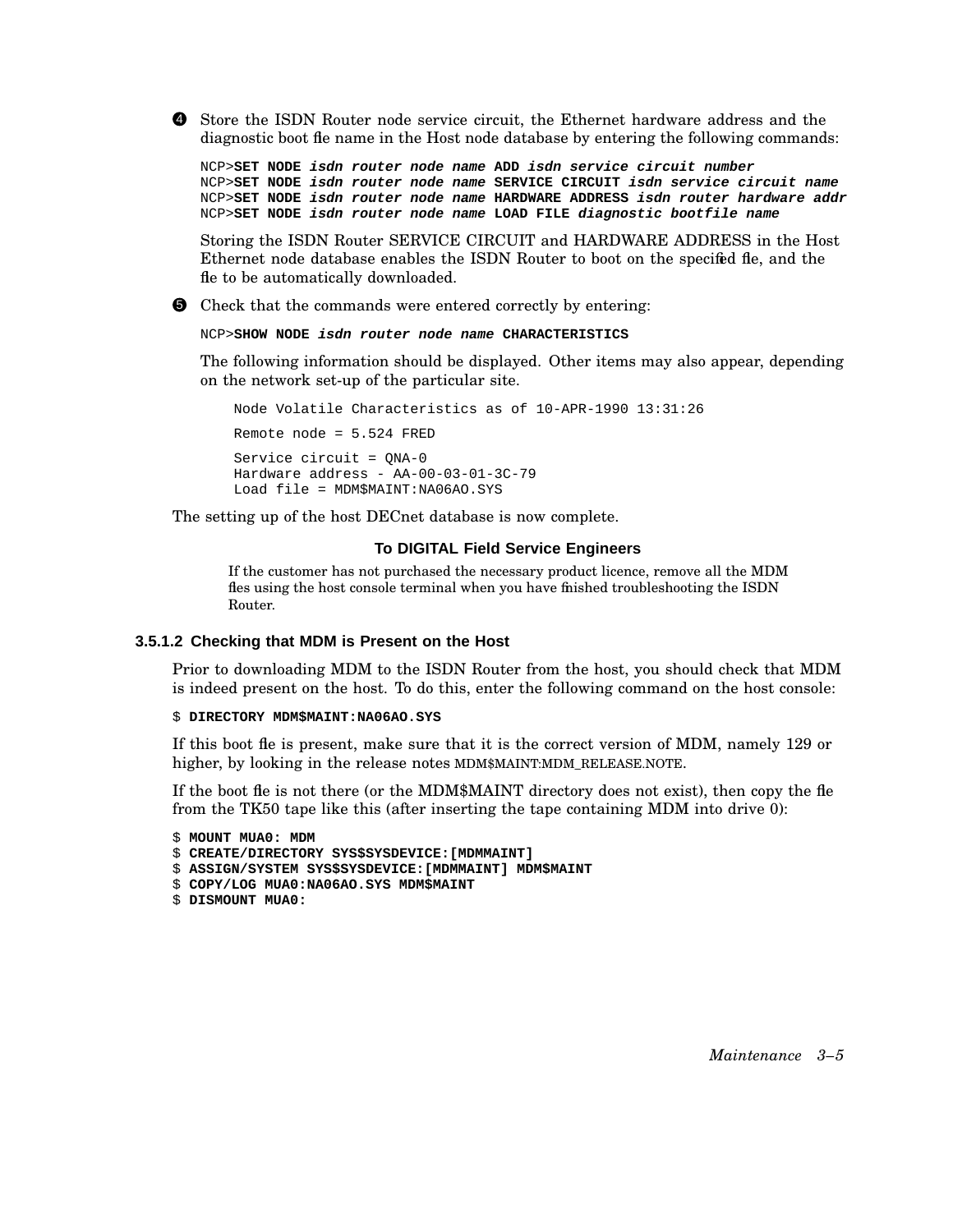### **3.5.2 Downloading Sequence**

Once the DECnet database has been set up, you must download the MDM software into the ISDN Router. You do this by re-booting the ISDN Router.

Once re-booted, the ISDN Router sends a request to the host to download the software into its memory. The download operation then takes place automatically.

The following display, indicating the progress of the download sequence, should appear on the console terminal:

```
Loading system software.
2..1..0..
```
#### **Note**

The system software may take a few minutes to load.

The "2" in the output display indicates that the ISDN Router is sending a boot request to the host system. The "1" indicates that the MDM load fie has been downloaded into the ISDN Router memory and the "0" indicates that the ISDN Router has booted without error.

The load time will vary, depending on the Ethernet circuit load, but should not be more than fre minutes.

When the download operation has completed, you should see the initial display of the MDM Maintenance System on the console.

Refer to the chapter entitled ''Running Diagnostics and Hardware Troubleshooting'' in the *DIV32 Hardware Installation Guide* if there are any problems.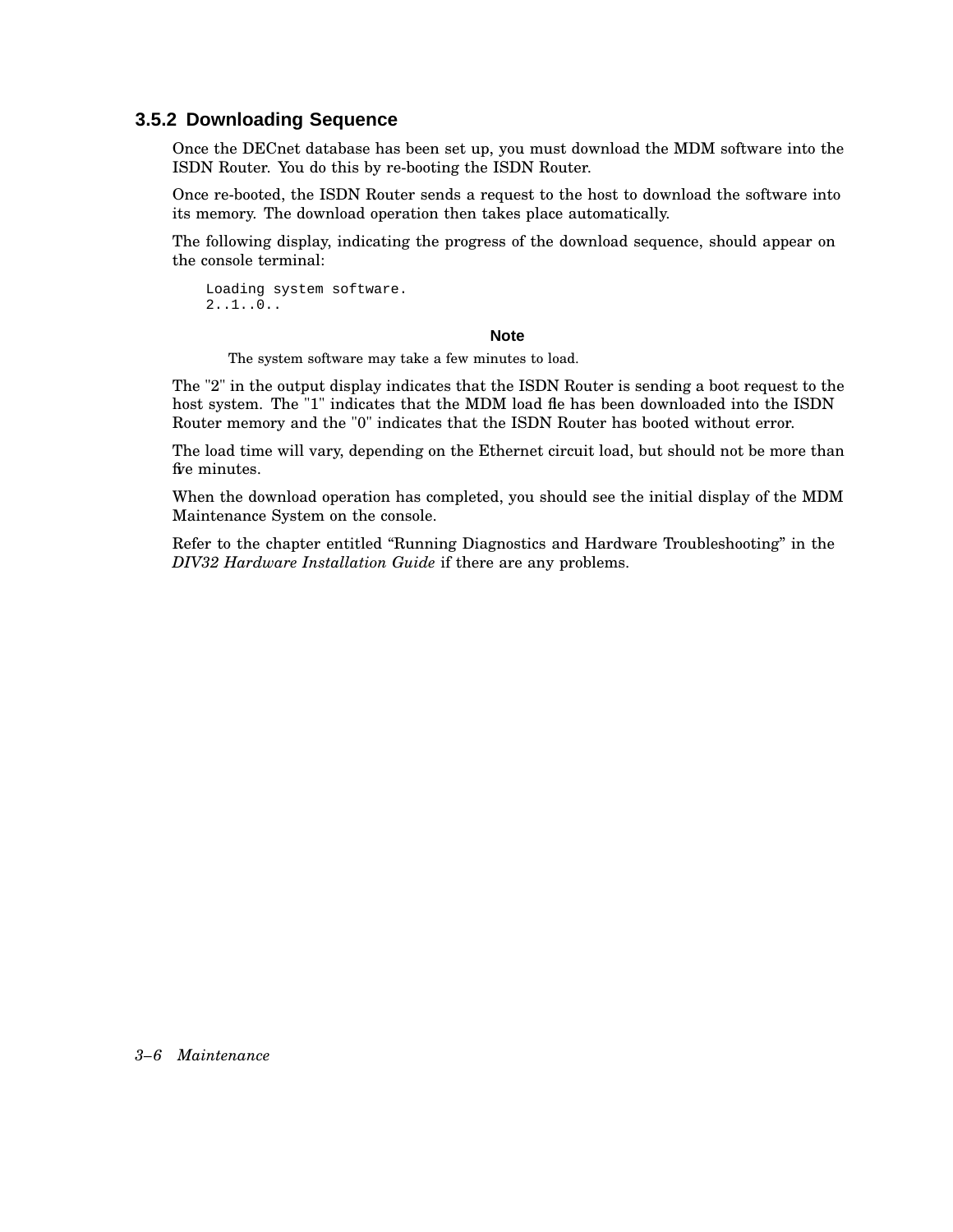# **Index**

## B

BA215, 1–2 B-channel, 1–4

## C

cable lengths, 1–2 checking shipment, 2–2 checking that MDM is present on host, 3–5 configuration,  $1-1$  to  $1-2$ ,  $1-2$ connecting Ethernet cable, 2–3 connecting power cable, 2–3 console, 1–2 conventions, vii corrective maintenance, 3–1 CPU, 1–2

# D

D-channel, 1–4 DEC ISDN Controller 100 *see* DIV32 DEC ISDN Router 100 *see* DISDN DECnet, 1–2, 1–4 DECnet database, 3–3 to 3–5 diagnostics, 2–3 dimensions, 1–2 DISDN, vii configuration,  $1-1$ ,  $1-2$ variants, 1–1 disk drive adaptor, 1–2 DIV32, 1–1, 1–2 DIV32 (M7531) module self-test, 3–2 DIV32 loopback plugs, 1–1 downloading of diagnostics, 2–3 downloading sequence, 3–6

# E

electrical requirements, 1–2 environmental requirements, 1–2 Ethernet controller, 1–2 Ethernet interface, 1–2

## F

front panel, 2–3

## H

H3072, 1–1 hardware modules, 1–2

## I

installating console terminal, 2–2 installation, 2–1 to 2–4 intended audience, vii ISDN, 1–1 ISDN interface, 1–3 to 1–4 ISDN TE cable, 2–2 ISDN wall socket, 1–4

## K

KA640, 1–2

## L

language selection, 2–3 licence, 1–1